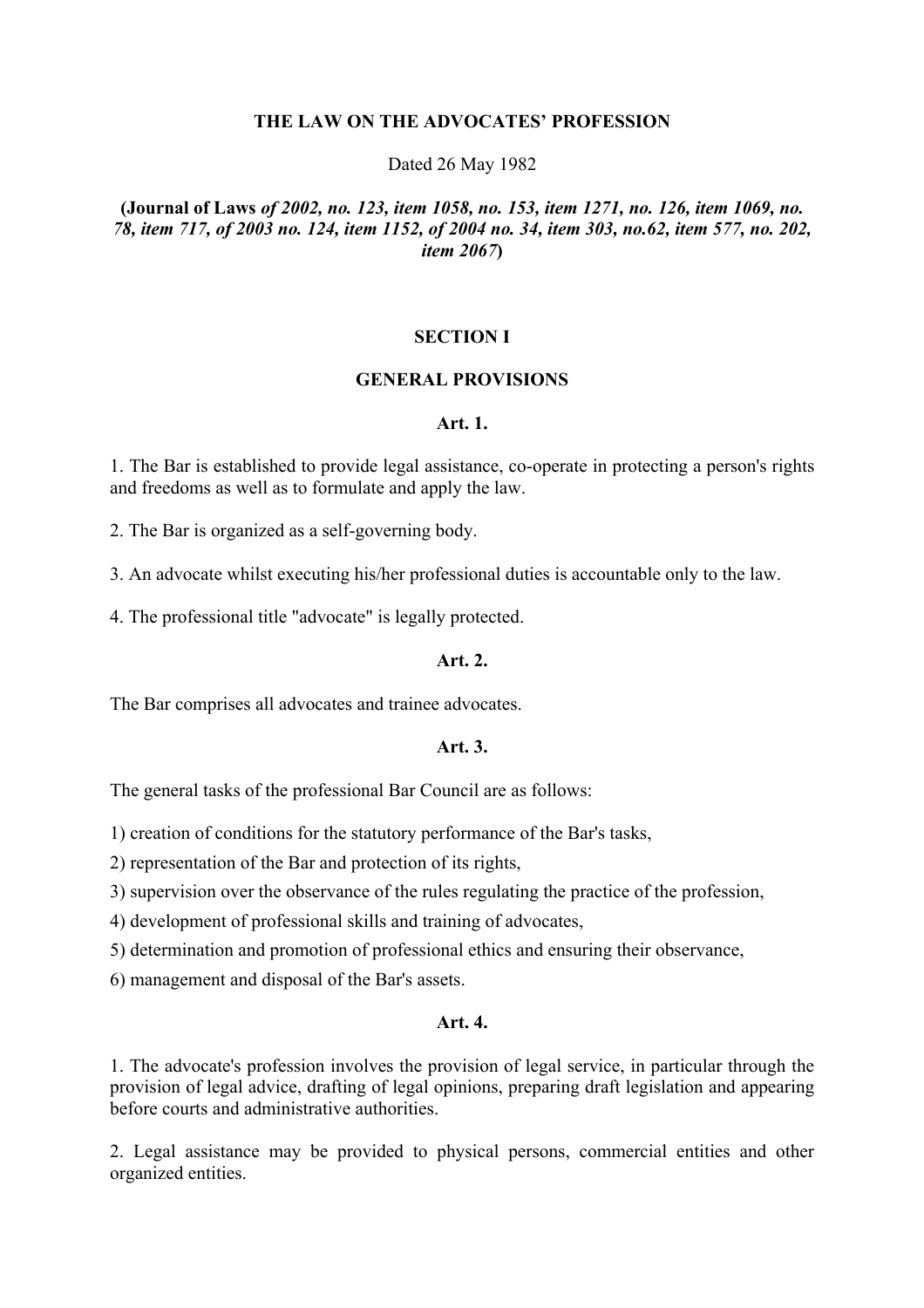3. An organized entity is understood as a state or local government body, a legal entity, a social or political organization, as well as any other entity without legal personality.

## **Art. 4a.**

1. An advocate can practice his/her profession in an advocates' office [*kancelaria*], Bar Association [*zespół adwokacki*] or through a registered partnership [*spółka jawna*], civil law partnership [*spółka cywilna*], professional partnership [*spółka partnerska*] or limited partnership [*spółka komandytowa*] with the exclusive participation of advocates or advocates and legal advisers [*radca prawny*] including as general partners in a limited partnership [*spółka komandytowa*], and as well as foreign lawyers with a permanent practice pursuant to the law dated 5 July 2002 on the provision of legal assistance by foreign lawyers in the Republic of Poland (Journal of Laws no.126 item 1069). The sole object of the partnership's activities must be the provision of legal services.

*1a. Section 1 is without prejudice to the provision of legal services referred to in section 1 by persons who have completed university-level legal studies, with the exception of representation in court, unless such persons act on the basis of art. 87 §1 of the Code of Civil Procedure as counsel under a permanent retainer, provided that the subject-matter of the case falls within the remit of such retainer, or administering the assets or interests of a party.* 

2. *[repealed]*

## **Art. 4b.**

1. An advocate may not practice if:

1) he/she is employed,

2) his/her spouse is a judge, a public prosecutor, or holds a position in the public prosecutor's office within the jurisdiction of the District Bar Association.

3) has been declared permanently unfit to work,

4) has been incapacitated,

5) if suspended or temporarily suspended from performing his/her professional duties.

2. An advocate may not practice within the jurisdiction of the District Bar Council in which a relative to the second degree or a person related to him/her to the first degree performs any of the functions referred to in paragraph 1 point. 2 above.

3. The prohibition referred to in paragraph 1 point 1 does not apply to academic employees or teachers.

### **Art. 4c.**

1. The District Bar Council shall decide whether an advocate is permanently unable to practice the profession.

2. The resolution is passed after interviewing the advocate concerned and his attorney appointed from the list of advocates and after consideration of medical reports or opinions. If the advocate does not appoint an attorney, the District Bar Council shall appoint one.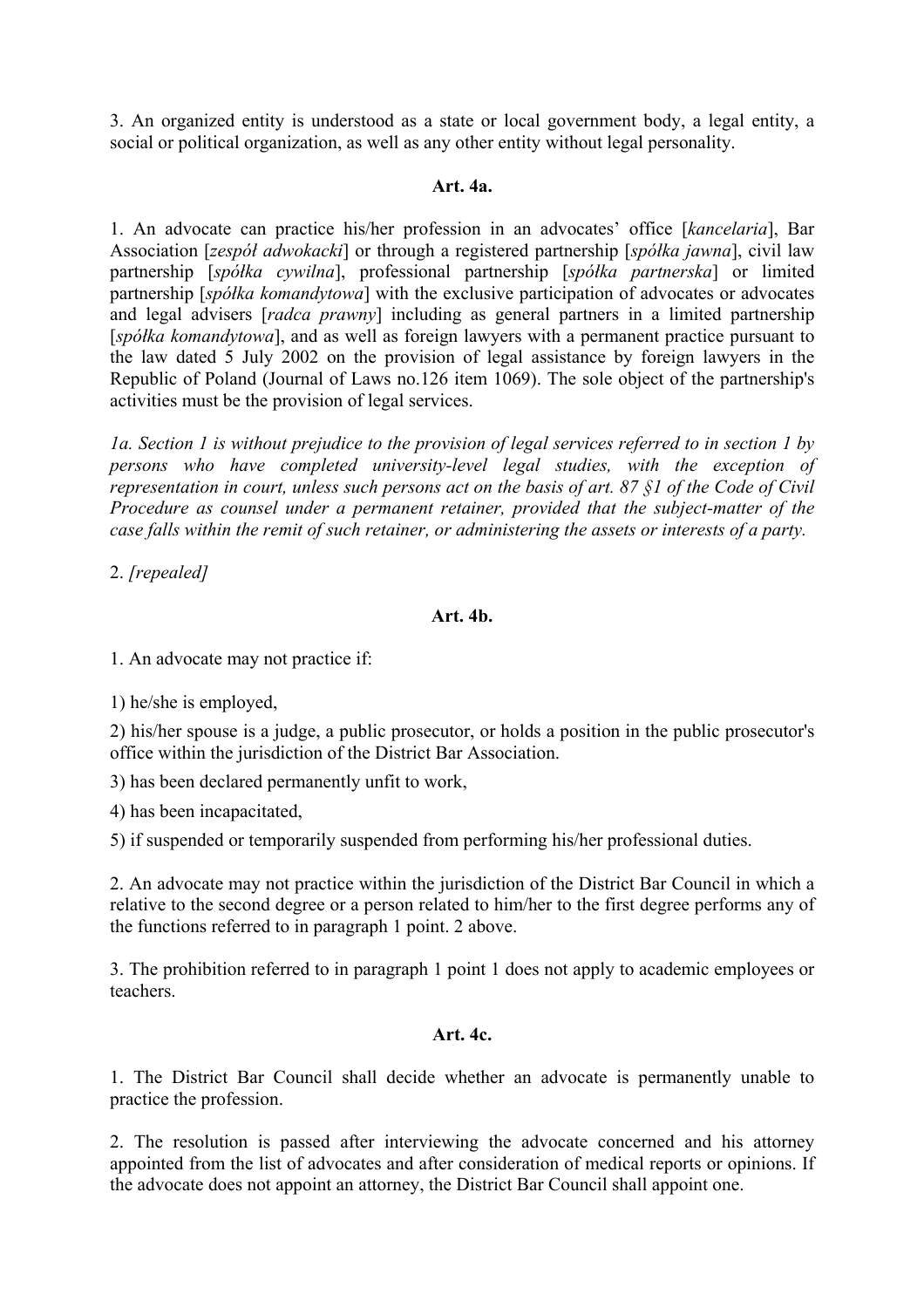3. If proceedings are instituted to determine whether an advocate is unfit to practice, the District Bar Council may temporarily suspend the advocate from practice. The District Bar Council may apply the same means where incapacitation measures have been instituted against an advocate.

## **Art. 4d.**

1. An advocate suspended from practice may not appear before the courts or other state or local authorities. During the period of suspension an advocate may perform other functions for which the Dean [*Dziekan*] of the District Bar Council granted him permission.

2. An advocate suspended from practice is not entitled to exercise active or passive voting rights at elections of the Bar's self-governing body.

## **Art. 5.**

Before commencing practice, an advocate must take the following oath before the Dean:

"*I solemnly swear that in my work as an advocate I shall use all my strength to protect citizens' rights and freedoms and to strengthen the legal order of the Republic of Poland, to perform my duties eagerly, conscientiously and in accordance with the provisions of law, to protect professional secrets and to conduct myself with dignity, honesty, propriety and according to the principles of social justice*."

## **Art. 6.**

1. An advocate is obliged to maintain the confidentiality of everything he learnt in the course of providing legal assistance.

2. The duty to keep professional secrets cannot be limited in time.

3. An advocate may not be relieved from the duty to keep professional secrets with regard to facts which came to his/her knowledge whilst providing legal assistance or whilst conducting a case.

# **Art. 7.**

1. While and in relation to the performance of his/her professional duties, an advocate is protected by the law in the same manner as a judge or prosecutor.

2. The Minister of Justice shall specify by ordinance the official attire to be used by advocates in the course of legal proceedings taking into account the ceremonial nature of the attire corresponding to the solemnity of the court and established tradition.

### **Art. 8.**

1. An advocate, whilst performing his professional duties, enjoys the right to express himself/herself freely both orally and in writing within the limits laid down by the Bar Council and the law.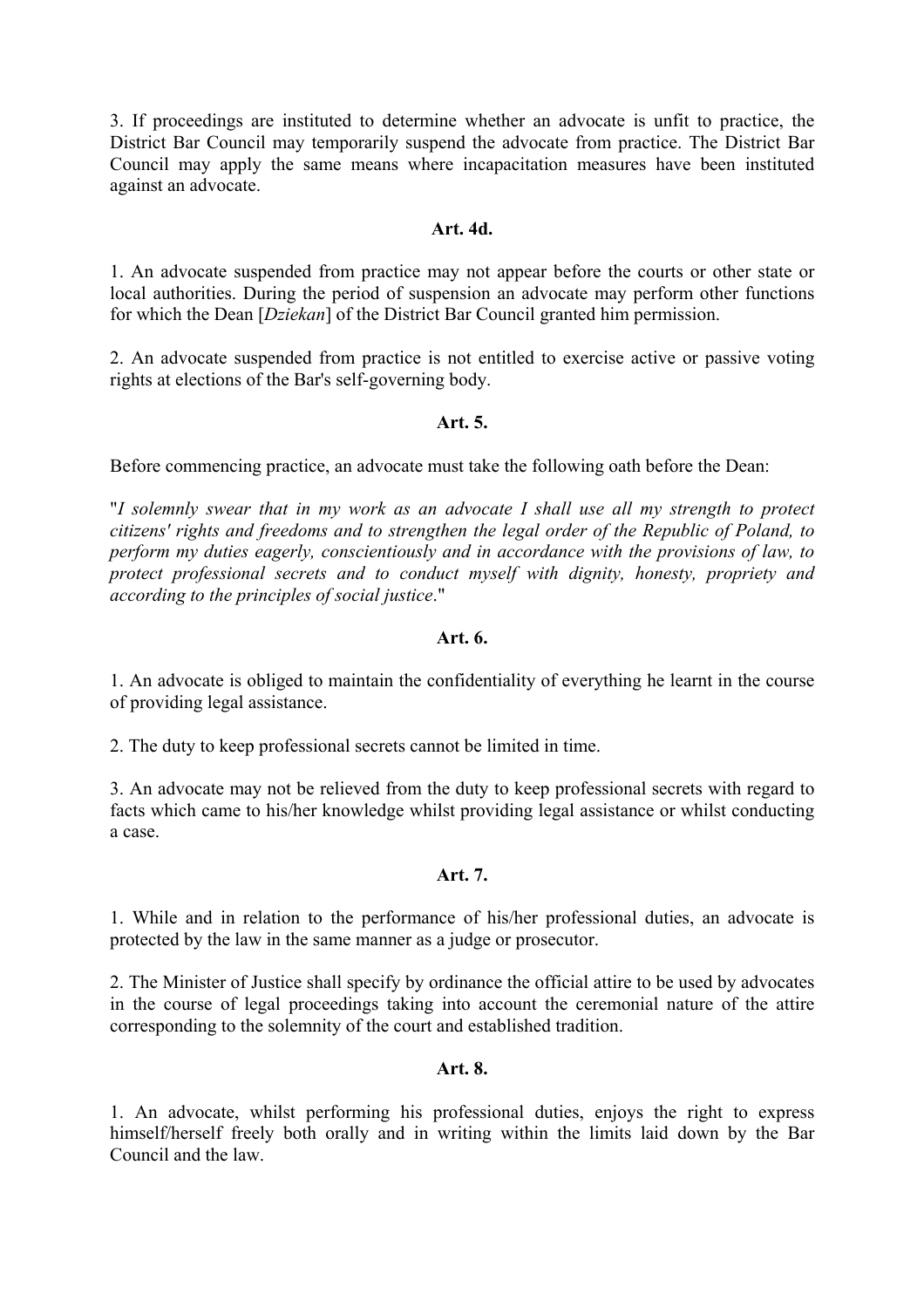2. Any abuse of this freedom which constitutes a private insult or slander of a party, his/her attorney or defence counsel, custodian, witness, expert or translator is only subject to disciplinary action.

### **Art.8a.**

1. An advocate must be covered by civil liability insurance for damages inflicted in the course of performing the actions described in Art.4 sec.1.

2. The duty referred to in sec.1 does not apply to non-practicing advocates.

### **Art.8b.**

The respective minister responsible for public finances, after seeking the opinion of the Polish Bar Council and the Polish Insurance Chamber, shall by ordinance determine the general conditions of the insurance referred to in Art.8a:

1) the date when the duty to enter into a insurance agreement arises;

2) the basic scope of responsibility of the insurer;

3) the minimum guaranteed insurance sum in terms of amount;

4) the scope of rights and duties of the insurer and insured under the insurance agreement.

### **Art. 9.**

1. The authorities of the Bar are: the National Congress of the Bar, the Polish Bar Council, High Disciplinary Court and the High Auditing Committee.

2. Only advocates may be members of the Bar's authorities.

### **Art. 10.**

The Polish Bar Council, Bar Associations and Bar Chambers all have legal personality.

## **Art. 11.**

1. Elections to the governing bodies of the Bar Council, Bar Associations and to the governing bodies of Bar Chambers conducted by secret ballot with no restrictions on the number of candidates.

2. The term of office of the governing bodies of the Bar Council, Bar Associations and Bar Chambers is three years, although appointees are obliged to perform their duties until the newly elected bodies are in place.

3. When acting as a presiding officer in the Polish Bar Council or Bar Association, it is not possible to exercise the same function for more than two consecutive terms of office. This restriction applies to the heads of Bar Chambers, although in particularly justified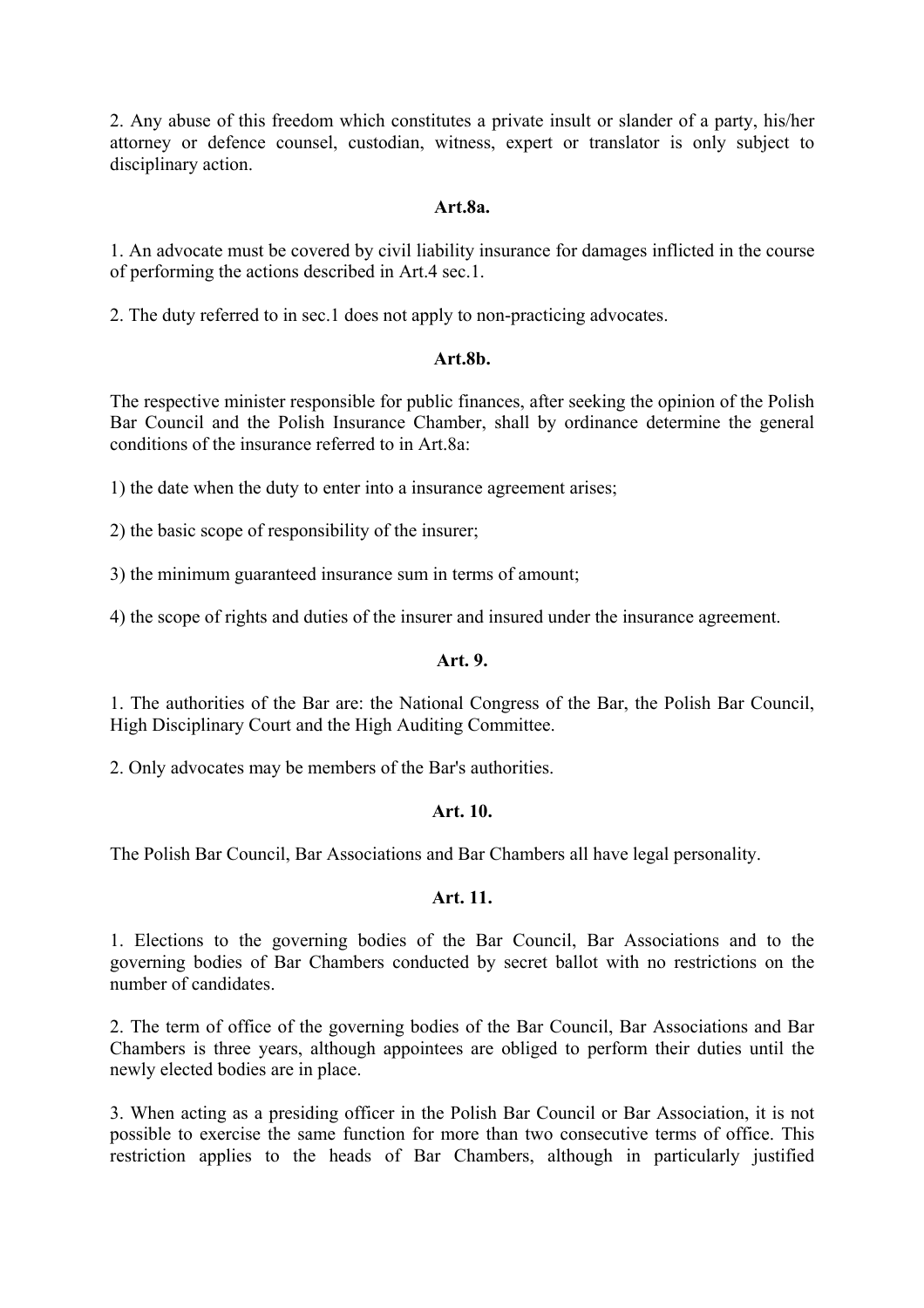circumstances the Chamber's meeting may elect a head of Chamber to act for another term of office.

4. Each member of the bodies referred to in point 1 can be removed before the end of the term of office by the body which elected him/her.

5. The statutory mandates of the Bar's self-governing bodies cannot be combined. This restriction does not apply to the head of a Bar Chamber.

## **Art. 12.**

1. Resolutions of the governing bodies of the Polish Bar Council, Bar Associations and Bar Chambers which directly concern particular individuals should be factually and legally justified.

2. The time frame for lodging an appeal provided by law is fourteen days from the day on which the decision or resolution is delivered.

## **Art. 13.**

The Polish Bar Council shall annually present to the President of the Republic of Poland a report on the activities of the Bar and specify any problem areas.

## **Art. 14.**

1. The Minister of Justice shall request the Supreme Court to repeal resolutions of the Bar's governing bodies which are contrary to the law within a period of six months from the date of their delivery.

2. The Supreme Court shall either uphold the resolution appealed against or shall repeal the resolution and send the matter back for re-consideration to the appropriate body of the Bar together with instructions as to how the matter should be resolved. A motion which is filed behind schedule shall not be considered.

3. The Polish Bar Council, upon the motion of the Presidium of the Polish Bar Council may repeal a resolution of a Bar Association which is contrary to the law within a period of six months from the date of its delivery.

### **Art. 15.**

The Minister of Justice may request the National Congress of the Bar or the Polish Bar Council to pass a resolution in a particular matter which falls solely within their jurisdiction. The resolution of the Polish Bar Council should be passed within one month.

### **Art. 16.**

1. Fees for legal services are determined by agreement with the client.

2. The Minister of Justice, after obtaining an opinion from the Polish Bar Council and the National Council of Legal Advisers shall determine, by ordinance, fees for professional legal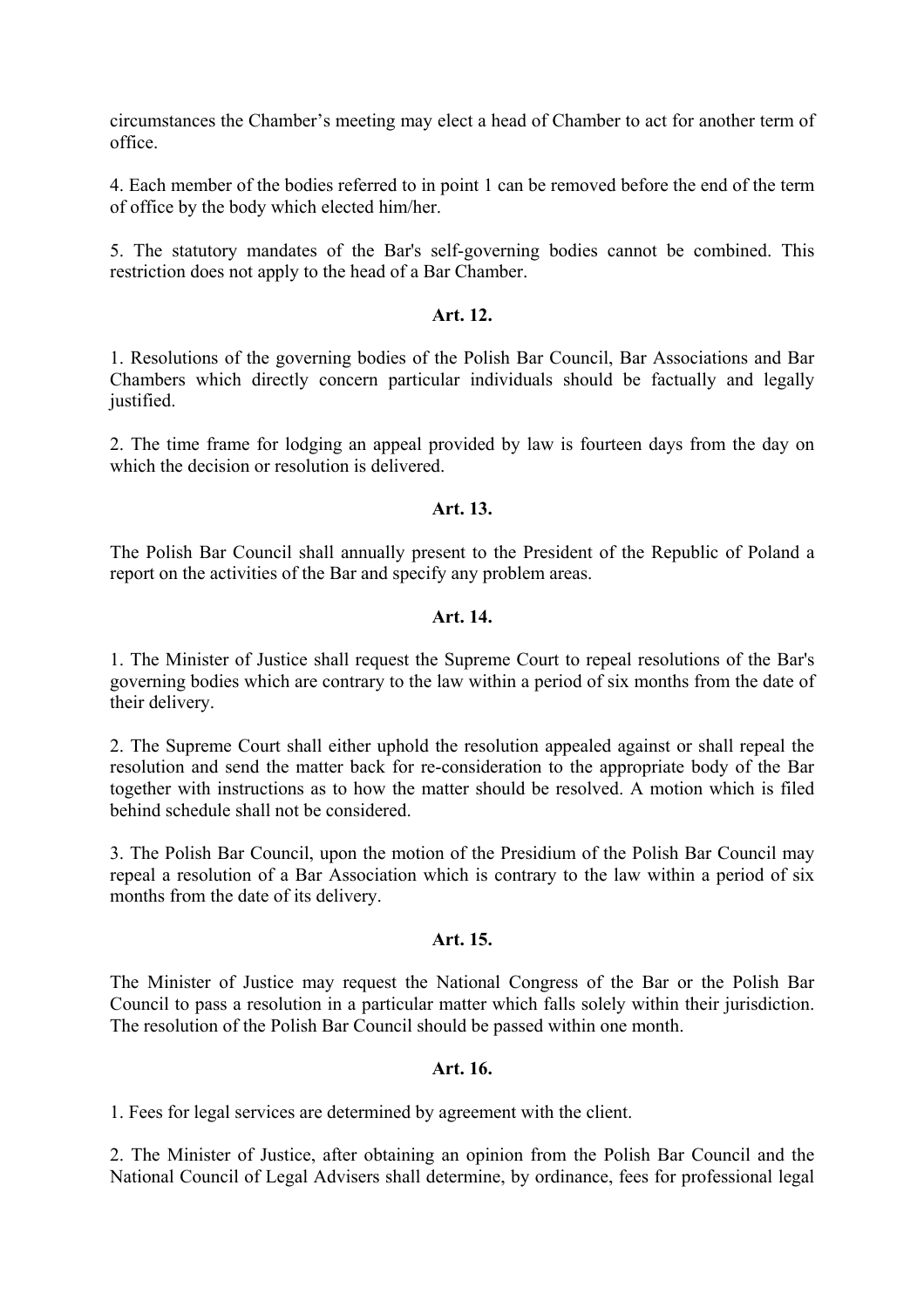services before judicial authorities, which constitute the basis for the courts to award costs of legal representation and those of an advocate, taking into account the fact that the determination of costs higher than the minimum rate referred to in sec.3 but not more than six times that rate may be justified by the type and complexity of the case and required work load on the part of the advocate.

3. The Minister of Justice, after obtaining an opinion from the Polish Bar Council and the National Council of Legal Advisers shall determine, by ordinance, the minimum rates for the legal services referred to in paragraph 1 above, taking into account the type and complexity of the case and work load involved.

## **SECTION II.**

### **Practicing the Advocate's Profession**.

### **Art. 17.**

Bar Associations [*Zespół Adwokacki*] constitute organizational units of the Bar.

### **Art. 18.**

1. Only a person entered on the list of advocates may be a member of a Bar Association.

2. The Association's meeting shall decide upon new admissions to the Association.

**Art. 19**.**and Art. 20.** deleted, sec.1 and 2 in **Art.21** deleted as of 10.02.2003 (Journal of Laws 2002 no.126 item 1069)

# **Art. 21**.

1. *[deleted]*

2. *[deleted]*

3.

*3. An advocate appointed by the court to provide legal assistance shall do so within the jurisdiction of the local court where he has registered his professional place of business. Art. 71c shall apply accordingly.* 

### **Art. 22**.(deleted)

### **Art. 23.**

An advocate member of a Bar Association has the right to: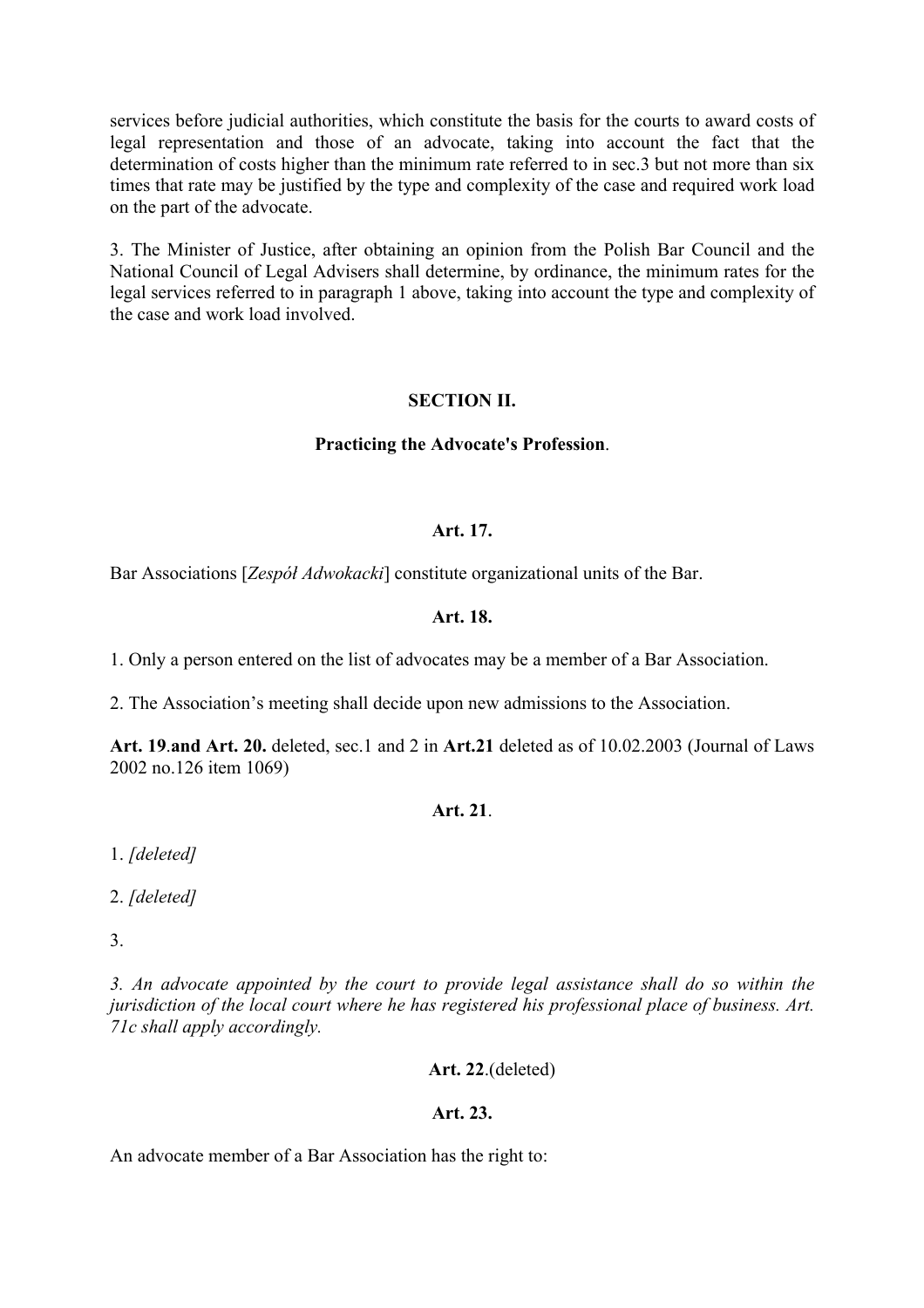1) participate in the Association work and income, with the exception of periods during which he/she is unable to work due to illness or parenthood,

2) a paid holiday every year.

## **Art. 24.**

*1. Advocates - members of associations and their families are entitled to insurance payments in the event of illness or maternity and family insurance and universal pension entitlements*  for employees and their families, on the same terms as employees. When determining their *rights to such benefits and the level thereof, their work in associations is deemed as employment and the remuneration received is deemed to be remuneration from employment.* 

*2. Sickness benefit for advocates - members of associations is paid by the Social Security Agency [ZUS - Zakład Ubezpieczeń Społecznych] commencing the first day of their incapacity to work.* 

*3. Social security contributions are paid by advocate associations, registered partnerships [spółka jawna], professional partnerships [spółka partnerska] and limited partnerships [spółka komandytowa] as referred to in art. 4a (1). Advocates who practise their profession in chambers [kancelaria] or civil law partnerships [spółka cywilna] pay their contributions personally.* 

*4. The Council of Ministers shall, by way of an ordinance, specify the level of social security contributions, the rules for calculating the basis for assessing such contributions and the manner in which they are to be paid.* 

*5. After obtaining the opinion of the Supreme Bar Council, the Minister responsible for social security contributions shall specify the following in an ordinance:* 

*1) (deleted)* 

*2) the principles and means of calculating the periods during which advocates have practiced their profession in individual chambers before January 1, 1966 for the purpose of calculating pension entitlements.* 

### *6. (deleted)*

# *.***Art. 25.**

1. The contract with a client is signed by the head of an Association in the name of the Association; the power of attorney is granted by the client to the advocate.

2. The head of an Association shall give due consideration to the wishes of the client in the choice of advocate unless justifiable circumstances do not permit such advocate to provide legal assistance.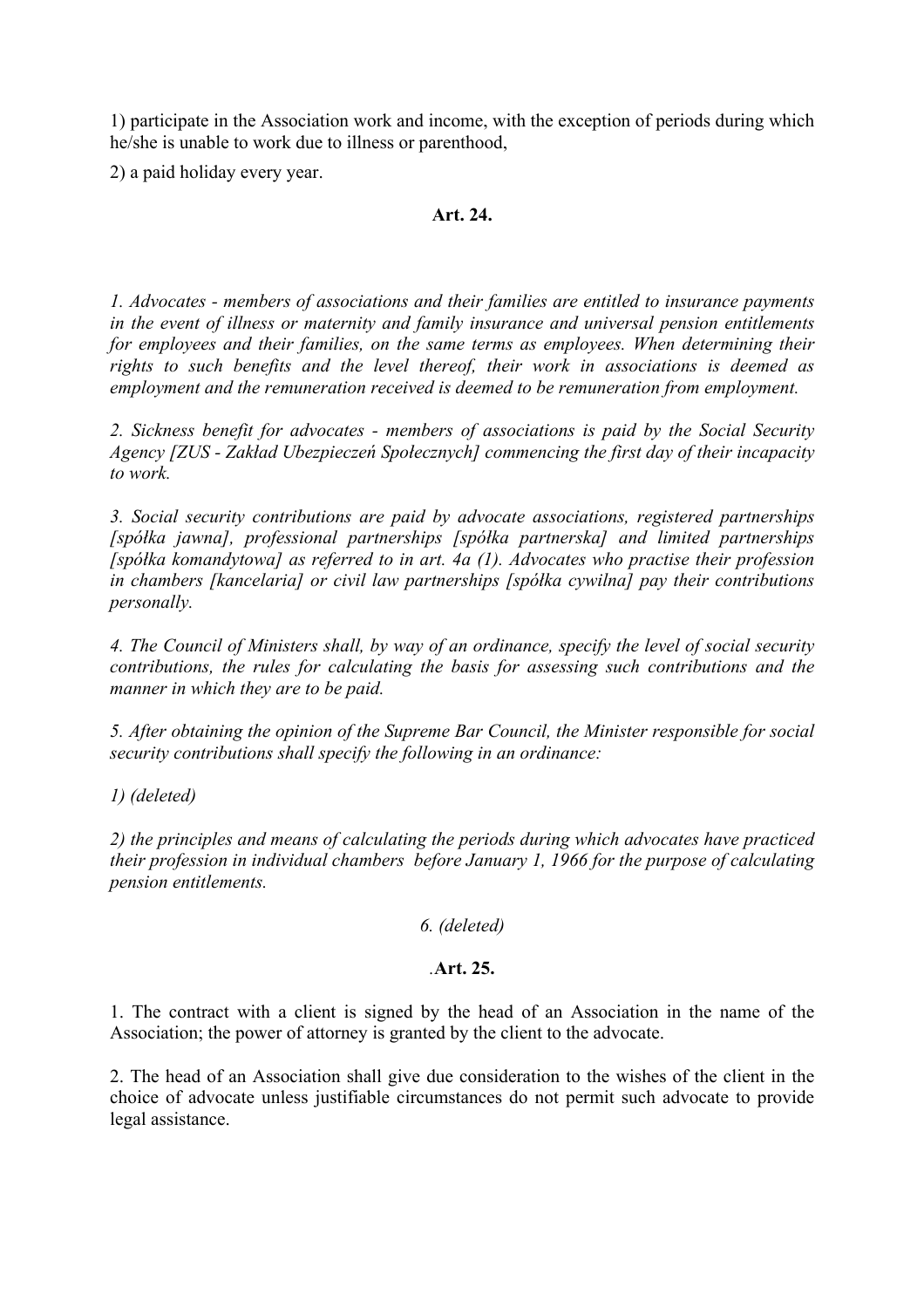3. In the event that an advocate conducting a case cannot personally appear before the court or personally perform particular actions in the case, he may delegate his duties to substitute advocate.

#### **Art. 26.**

The head of an Association shall designate a substitute for an advocate who is unable to temporarily or permanently conduct a case or who is struck off the list of advocates. The decision of the head of the Association must be in writing and constitutes proper authorization for an advocate to conduct a case.

### **Art. 27.**

1. An advocate may terminate a power of attorney after obtaining the consent of the head of chamber.

2. An advocate, when terminating a power of attorney, shall notify the authorities concerned; he/she is also obliged to perform his/her obligations for a further two weeks unless his/her duties are assumed earlier by another advocate or he/she has been relieved from such obligation by the client.

## **Art. 28.**

1. An advocate may only refuse to provide legal assistance for important reasons of which he must notify the interested party. Doubts as to whether to provide or refuse to provide legal assistance are resolved by the District Bar Council, and in situations where time is of the essence, by the Dean.

2. In cases where legal assistance is granted by virtue of legal regulations ordered *ex officio*, only the entity appointing the advocate to conduct the case may decide to relieve the advocate from providing legal assistance.

### **Art. 29.**

1. The costs of unpaid legal assistance granted *ex officio* are borne by the State Treasury.

2. The Minister of Justice by ordinance and in consultation with the Polish Bar Council shall specify the rules for the reimbursement of legal costs mentioned in section 1 above, taking into account the manner of determining these costs, the expenses which constitute the grounds for such determination and the maximum amount of fees for provided legal assistance.

### **Art. 30.**

The governing bodies in a Bar Association are as follows:

1) the meeting of the Association,

2) the head of the Association,

3) the audit committee in Associations with more than twelve members, and in smaller Associations the committee may be appointed by resolution of the Association's meeting.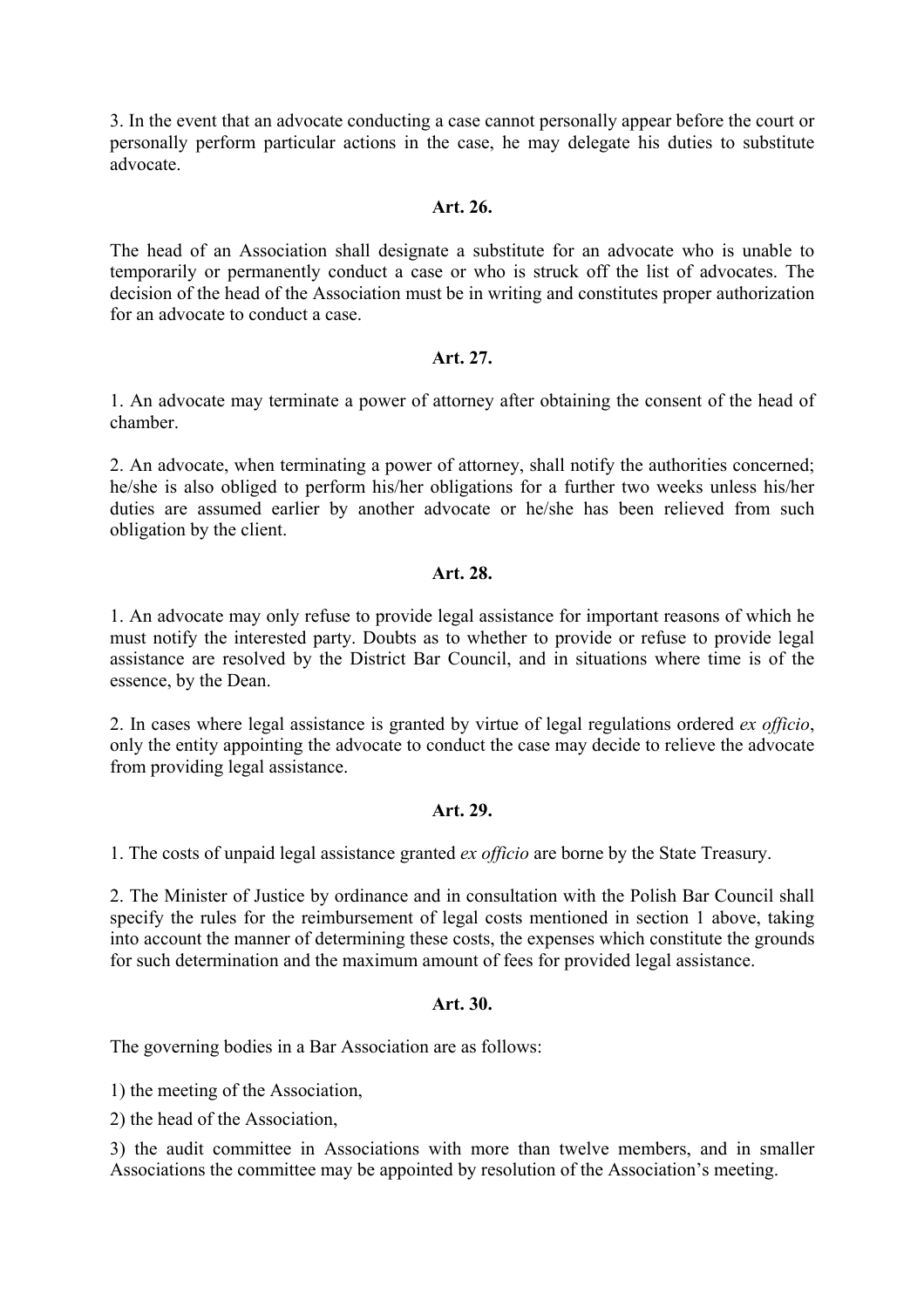#### **Art. 31.**

1. The responsibilities of the meeting of an Association shall be as follows:

1) evaluation of the professional performance of members of the Association and trainee advocates,

2) election of the head of the Association and his deputy as appropriate,

3) removal of the head of the Association or his deputy before the expiry of his term of office,

4) control over the activities of the head of the Association, particularly review and approval of his reports,

5) election of the audit committee,

6) planning the budget for the Association's income and expenditure,

7) admission of new members, revoking membership of the Association and the exclusion of members from the Association,

8) passing resolutions with regard to moving the Association's premises,

9) passing resolutions regarding the dissolution of the Association.

2. Within one month of the date that an Association's resolution regarding paragraph 1 (2) above is passed, the District Bar Council may file a justified objection against the election of the head of an Association or his deputy and order that new elections are held within one month. An objection against the election of a particular head of an Association may only be filed once

### **Art. 32.**

1. The presence of two thirds of the members of an Association is required for resolutions to be validly adopted, while resolutions on matters listed in art. 31 section 1 points 2, 3, 7 and 9 require a majority of two thirds of the members present at the meeting.

2. The resolutions of an Association's meeting may be appealed against to the District Bar Council. There is no right of appeal against resolutions of the District Bar Council.

### **Art. 33.**

The District Bar Council shall repeal or amend a resolution of an Association's meeting which is contrary to the law.

## **Art. 34.**

1. The District Bar Council may remove a head of an Association or his deputy if he/she neglects or breaches his duties.

2. In the event that the head of an Association is removed, the District Bar Council shall temporarily entrust the duties of the head of the Association to one of the members of the Association who is not permitted to decline such obligation.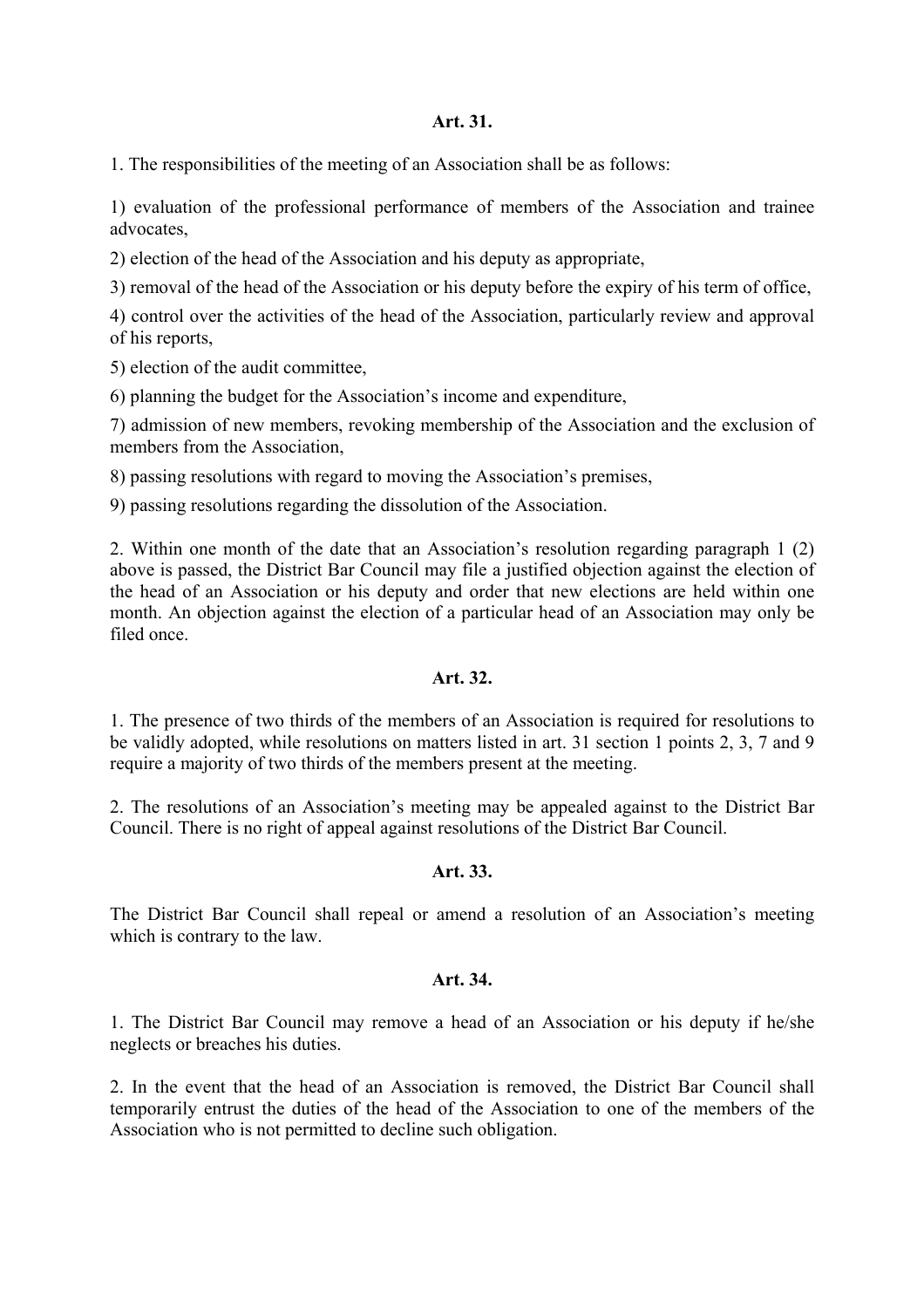3. In the situation described in section 2 above, the election of a head of the Association shall ensue within a time frame specified by the District Bar Council, not later, however, than within one month from the date on which the resolution dismissing the head of the Association becomes final and binding. The dismissal excludes the person elected from reelection.

## **Art. 35.**

A Bar Association may be dissolved either by resolution of the meeting of the Association or by resolution of the District Bar Council.

## **Art. 36.**

The District Bar Council shall visit:

1) Bar Associations,

2) advocates' offices,

3) partnerships with exclusive participation of advocates,

4) advocates in partnerships with other advocates, legal advisers and foreign lawyers entered into the list of foreign lawyers,

5) foreign lawyers entered into the list of foreign lawyers maintained by the District Bar Council.

# **Art. 37.**

The provisions of this section shall apply respectively to advocates practicing in advocates' offices as well as partnerships referred to in art. 4a section 1.

### **Art. 37a.**

1. An advocate practicing in an advocates' office or partnership referred to in art. 4a, section 1, is obliged to ensure substitution when on vacation or other temporary hindrance so that cases conducted by him are not detrimentally affected.

2. The Dean shall appoint a substitute for an advocate, referred to in paragraph 1, who is temporarily or permanently unable to perform his professional duties as well as in the situation where the advocate is struck off the list of advocates. The decision of the Dean constitutes the authorization for the advocate to conduct the case and must be in writing.

# **CHAPTER III.**

# **Local Bar Chambers [***Izby Adwokackie***]**

# **Art. 38.**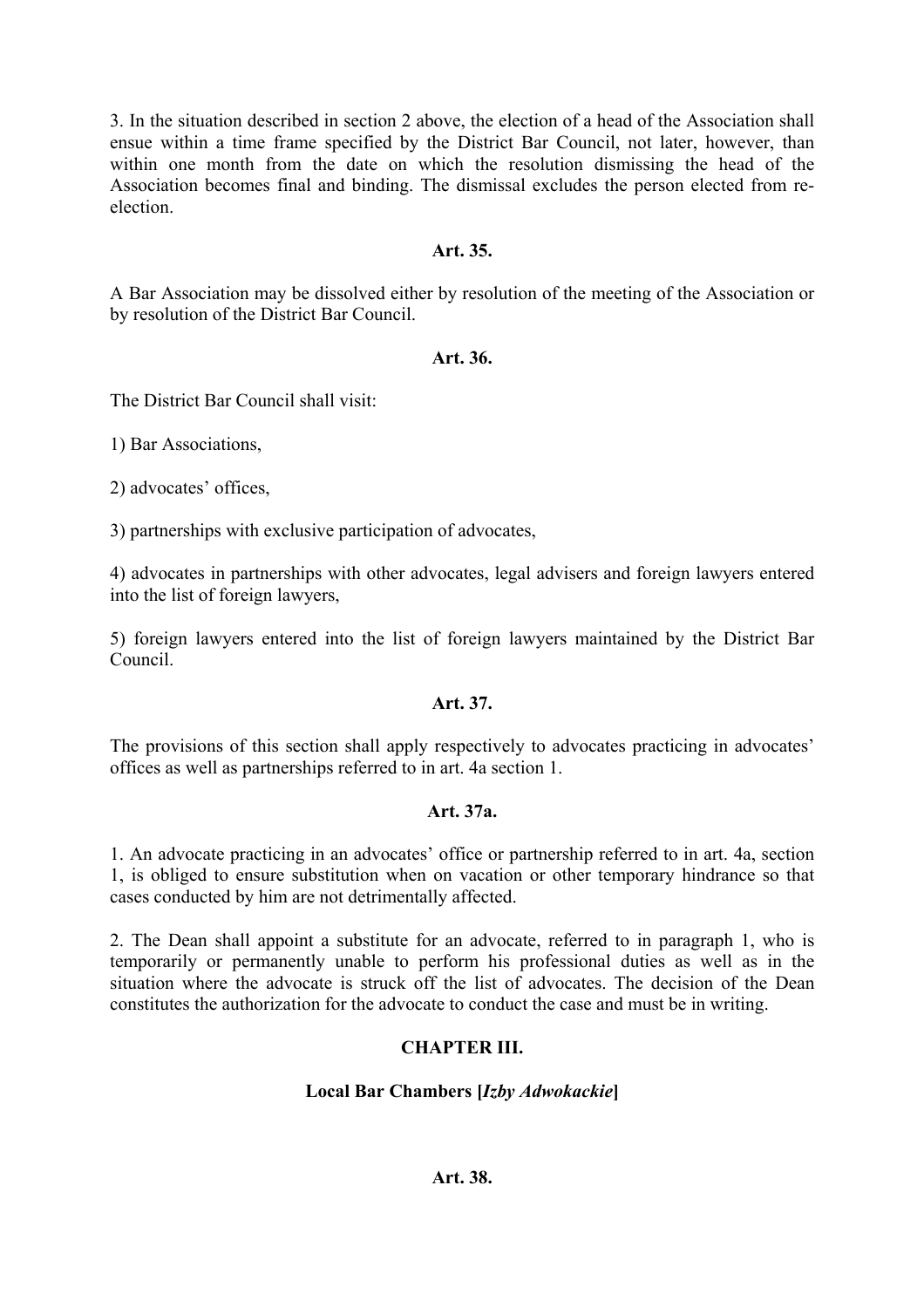A Local Bar Chamber comprises advocates and trainee advocates whose professional place of business is situated within its jurisdiction as stipulated by the Polish Bar Council, and in particular having regard to the territorial and administrative delineation of the courts.

## **Art. 39.**

The authorities of a Local Bar Chamber are as follows:

1) the general meeting of the Local Bar Chamber comprising all practicing advocates and delegates of other advocates,

2) the District Bar Council [*Okregowa Rada Adwokacka*],

3) the Disciplinary Court,

4) the Audit Committee.

### **Art. 40.**

The duties of the general meeting of the Local Bar Chamber are as follows:

1) election of delegates to the Bar's Annual Congress,

2) election of the Dean, President of the Disciplinary Court, President of the Audit Committee, members and deputy members of the District Bar Council, the Disciplinary Court and the Audit Committee,

3) adoption of the budget of the Local Bar Chamber and determination of annual contributions for the needs of the Chamber,

4) determination down the minimum and maximum number of members of the Local Bar Chamber,

5) reviewing and approval of annual reports on the activities of the Local Bar Council,

6) approval, after considering motions of the Audit Committee, the closed accounts, and discharging the District Bar Council from its duties,

7) the adoption of other resolutions.

# **Art. 41.**

1. Ordinary Local Bar Chamber meetings called by the District Bar Council are convened once a year.

2. Extraordinary meetings are called at the request of the Presidium of the Polish Bar Council, the District Bar Council, Audit Committee or one third of the advocates members of a Local Bar Chamber. The meeting is convened within six weeks of the request being filed.

### **Art. 42.**

1. The District Bar Council comprises a Dean, five to fifteen members and from two to four deputy members.

2. The President of the Disciplinary Court and the President of the Audit Committee are entitled to participate in meetings of the District Bar Council.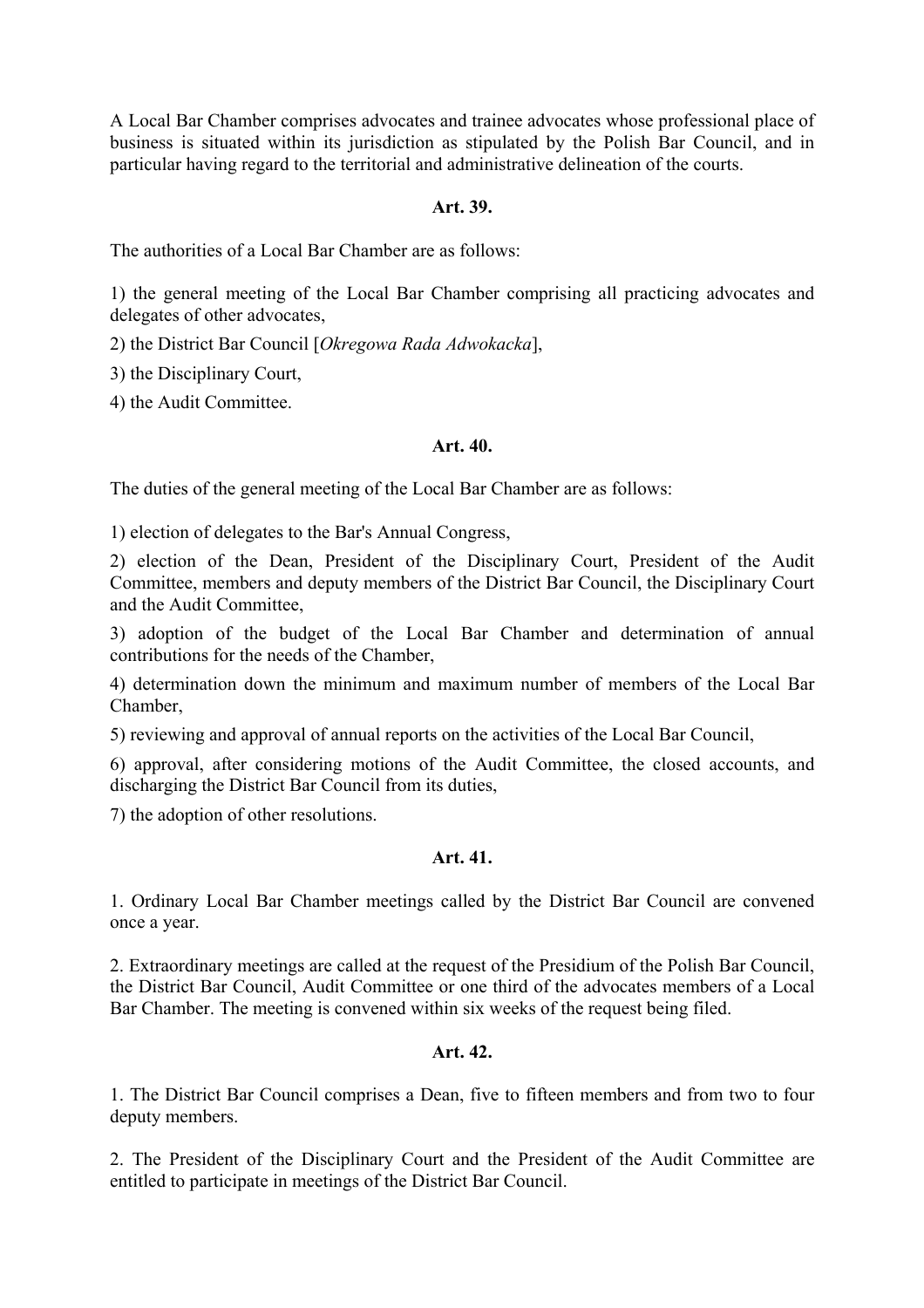### **Art. 43.**

1. The District Bar Council shall elect from among its members one or two deputy Deans, a Secretary, if appropriate a deputy Secretary, a Treasurer and a disciplinary spokesman, who together with the Dean shall constitute the Presidium of the District Bar Council. Moreover, the District Bar Council shall appoint from amongst its advocate members deputies for the Disciplinary Spokesman and shall appoint the chairman and members of the inspection panel.

2. The Presidium shall prepare the sessions of the District Bar Council.

### **Art. 44.**

1. The District Bar Council shall be competent to deal with all matters related to advocates which this Law does not entrust to other authorities of the Bar or other authorities of Local Bar Chambers, Bar Associations or state government bodies.

2. The Local Bar Council is authorized to file motions with registration and evidential authorities for the commencement of proceedings to delete an entity providing legal services contrary to the law from a register or evidential list.

3. The Local Bar Council may suspend the professional practice of an advocate who has failed, despite being called upon to do so, to pay his contribution to the Bar Chamber for a period exceeding six months.

### **Art. 45.**

1. For resolutions of the District Bar Council to be valid the presence of at least half of the members, including the Dean or deputy Dean, is required.

2. Resolutions of the District Bar Council are adopted by a majority vote; if the votes are equal the Dean shall have the casting vote.

3. Resolutions in personal matters are adopted by secret ballot. If the votes are equal the chairman's vote shall be decisive and shall be disclosed.

# **Art. 46.**

Resolutions of the District Bar Council adopted at first instance may be appealed against by the interested party to the Polish Bar Council.

## **Art. 47.**

1. *(repealed)* 2. A final decision refusing entry on the list of advocates or trainee advocates may be appealed against by the interested party to the Minister of Justice in accordance with the provisions of the Code of Administrative Proceedings.

### **Art. 48.**

1. The Dean represents the District Bar Council, directs its work, presides over its meetings and performs the duties envisaged by this Law.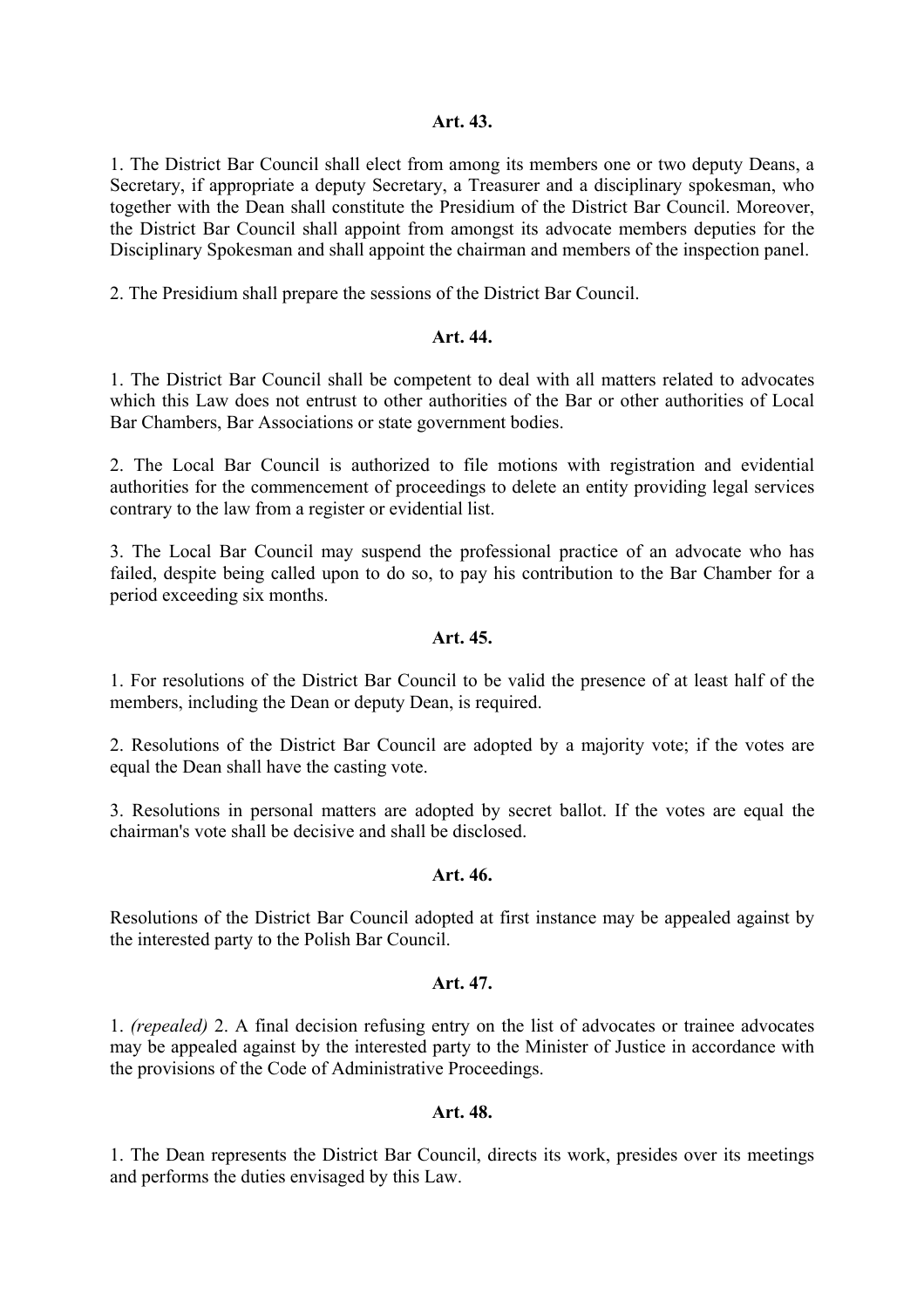2. The deputy Dean is a permanent substitute for the Dean.

3. The Dean may caution an advocate or trainee advocate for minor infringements. A decision of the Dean may be appealed against to the District Bar Council.

4. Other decisions of the Dean are subject to appeal as provided for by this Law.

### **Art. 49.**

The District Bar Council keeps a list of advocates and trainee advocates, a copy of which is sent annually to the Polish Bar Council, the relevant presidents of the Appeal Courts, Voivodship (provincial) Courts, the relevant Appeal and Voivodship Prosecutors Offices and notifies them about any amendments in the list.

Ref.**Art.49. "**Voivodship Courts" currently substituted by "District Courts" (Journal of Laws no.160 item 1064), "Voivodship Prosecutors" currently substituted by "District Prosecutors" (Journal of Laws no.162 item 1123)

## **Art. 50.**

The Disciplinary Court passes judgments in disciplinary cases relating to members of the Local Bar Chamber.

## **Art. 51.**

1. The Disciplinary Court comprises a President, vice-President, six to twenty

three members and three substitute members.

2. The Disciplinary Court hears cases sitting in a panel of three judges.

### **Art. 52.**

The Audit Committee is responsible for controlling the financial and commercial activities of the District Bar Council and ensures the execution of resolutions adopted by the meeting of the Local Bar Chambers.

### **Art. 53.**

The Audit Committee comprises a President, vice-President, three to five members and two substitute members.

# **CHAPTER IV**

## **Authorities of the Bar**

### **Part 1**

### **National Congress of the Bar**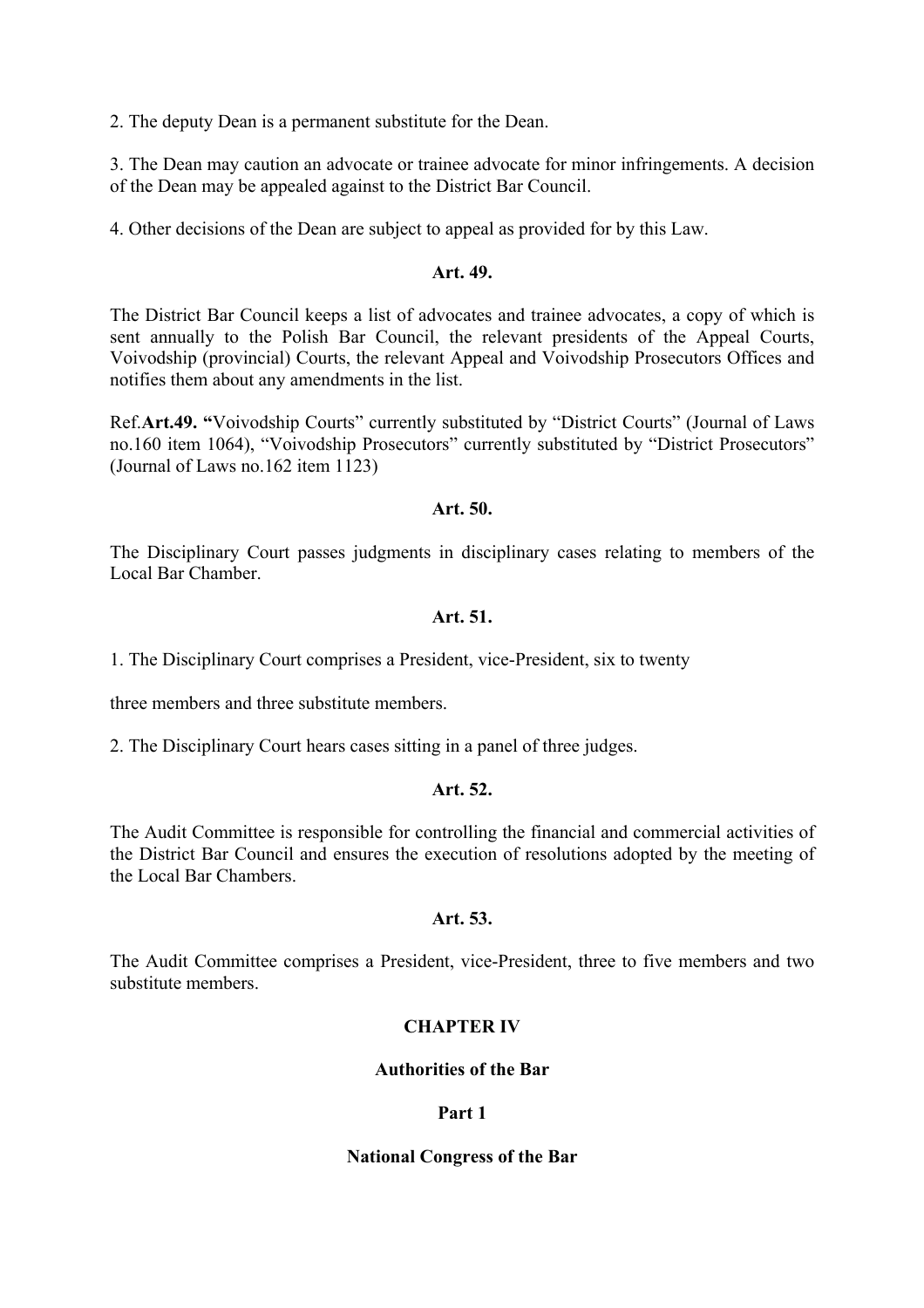### **Art. 54.**

1. The National Congress of the Bar comprises delegates elected in proportion to the number of members of Local Bar Chambers as determined by the Polish Bar Council, not less, however, than six delegates from each Local Bar Chamber.

2. Other participants at the National Congress of the Bar are the non-delegated members of the Polish Bar Council as well as the Deans of Local Bar Chambers.

## **Art. 55.**

1. The National Congress of the Bar meets every three years. The Congress is convened by the Polish Bar Council. The Congress should convene within one month of the elections held in all the Local Bar Chambers.

2. An Extraordinary National Congress of the Bar can be convened at the request of the Presidium of the Polish Bar Council, the High Audit Commission, at least one third of the members of the Polish Bar Council or at least one third of the District Bar Councils.

## **Art. 56.**

The duties of the National Congress of the Bar include in particular the following:

1) election of the President of the Polish Bar Council, President of the High Disciplinary Court and the Chairman of the High Audit Commission,

2) election of advocate members (excluding Deans) of the Polish Bar Council,

3) election of members and deputy members of the High Disciplinary Court and the High Audit Commission,

4) reviewing and approval of reports by the Polish Bar Council, of the High Disciplinary Court and the High Audit Commission as well as the approval, after considering motions of the High Audit Commission, of closed accounts and discharging the Polish Bar Council from its duties,

5) laying down guidelines for the Bar's self-governing authorities and specifying the number of Local Bar Chambers,

6) adopting by-laws concerning:

a) the procedure(s) for electing individuals to the authorities of the Bar and Local Bar Chambers, and the manner in which these authorities operate,

d) manner dealing with Congress issues,

7) establishing the basic principles for creating funds and managing the assets of the Bar.

Pts.b) and c) in **Art.56** deleted.

### **Part 2**

### **The Polish Bar Council**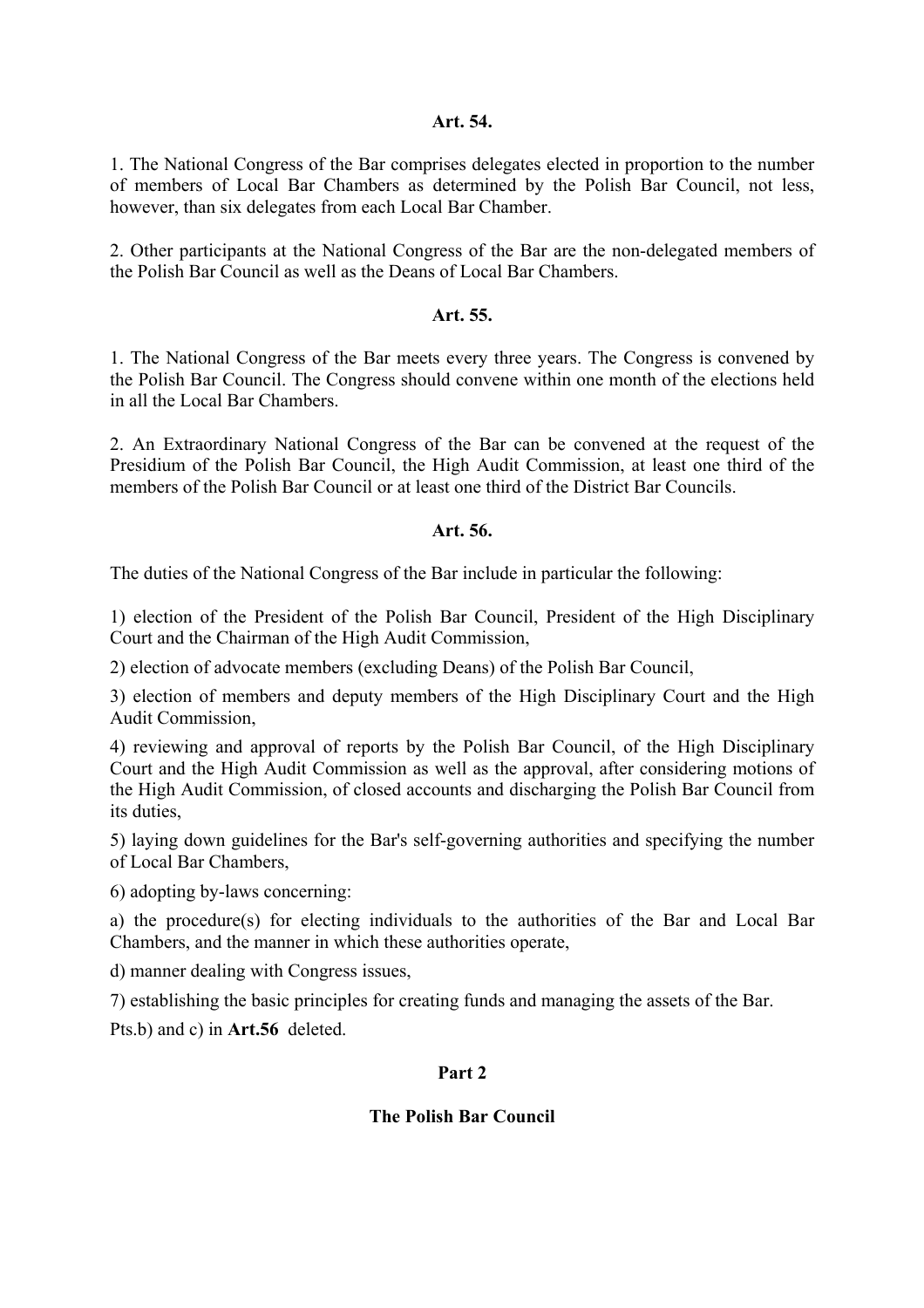## **Art. 57.**

1. The Polish Bar Council comprises:

1) the President of the Polish Bar Council,

2) advocates elected by the National Congress of the Bar in a number corresponding to the number of Deans of District Bar Councils; not more, however, than eight advocates from the same Local Bar Chamber

3) Deans of District Bar Councils.

2. The registered seat of the Polish Bar Council is the capital city of Warsaw.

### **Art. 58.**

The duties of the Polish Bar Council are as follows:

1) representing the Bar,

1a) repealing resolutions of meetings of Local Bar Chambers which are contrary to law,

2) supervising the activities of the Presidium of the Polish Bar Council,

3) supervising the activities of District Bar Councils as well as the professional training of trainee advocates by these Bar Councils,

4) defining the territorial limits of Local Bar Chambers and their registered seats,

5) setting the number of members and their deputies, the authorities of individual Local Bar Chambers as well as the fixed number of presiding members of these authorities and the basis of their remuneration,

6) providing opinions referred to in art. 16 sections 2 and 3,

pt.7 in **Art.**58 deleted

8) hearing appeals against Local Bar Council resolutions,

9) providing opinions on draft legislation and presenting conclusions and proposals regarding the formulation and application of law;

10) managing the assets of the Polish Bar Council,

11) adopting the budget of the Polish Bar Council and specifying the share of individual Local Bar Chambers in budgetary expenses,

*11a) adopting rules for exempting trainee advocates from the annual fee in whole or in part and suspending payment thereof or dividing it into instalments.* 

12) adopting by-laws governing:

a) the rules of electing advocate delegates referred to in art. 39 section 1,

*b) the rules governing the training period for advocates,* 

c) the rules of operation of Local Bar Councils,

d) the scope of activity and rules for remunerating inspectors,

let.e) in pt.12 **Art.**58 deleted,

f) specimen seals for the authorities of the Bar,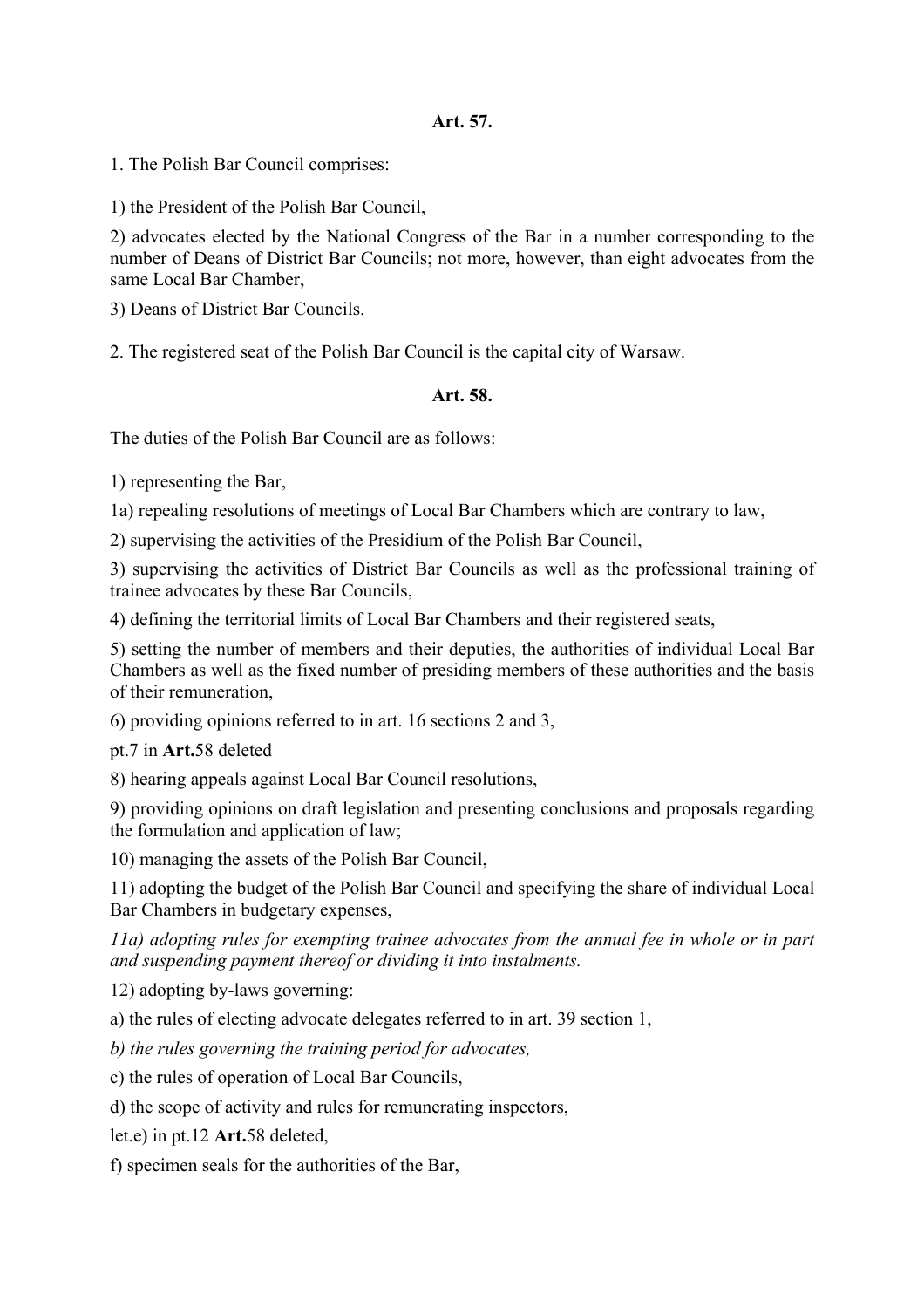g) the rules for establishing, organizing, operation and dissolution of Bar Associations,

h) the rules for practicing the profession individually or in partnership as referred to in art. 4a section 1,

i) the actions of disciplinary spokesmen,

j) the examination procedures for trainee advocates.

k) the principles of cooperation of an advocate with a foreign lawyer representing a client in proceedings which, as per applicable law, require a party to be represented by an advocate or legal advisor,

13) the suspension of individual members holding key posts in Local Bar Chambers and bodies of Bar Associations for breaching their basic duties with the exception of members of disciplinary courts and requesting the relevant authorities to have these persons removed from their posts.

14) performing tasks determined by the law on the provision of legal assistance by foreign lawyers in the Republic of Poland.

### **Art. 59.**

1. The Polish Bar Council shall elect from its members two vice-Presidents, a Secretary, a Treasurer, Disciplinary Spokesman, deputy for the Secretary and two members, who together with the President constitute the Presidium of the Polish Bar Council. The Presidium is the executive arm of the Polish Bar Council.

2. The Polish Bar Council appoints from amongst its advocate members, deputies of the Disciplinary Spokesman of the Polish Bar Council.

3. The Presidium acts in the name of the Polish Bar Council, with the exception of those activities referred to in art. 58 section 1a, 2, 11 and 12.

### **Art. 60.**

The Polish Bar Council shall repeal unlawful resolutions of District Bar Councils.

### **Art. 61.**

The Polish Bar Council may request a District Bar Association to adopt a resolution in a particular matter falling within its competence. The resolution should be passed not later than within one month.

### **Art. 62.**

1. The Polish Bar Council shall appoint from the rank of advocates a Central Inspectorate and a President and deputy.

2. The inspectors shall ensure that Bar Associations and advocates abide by the provisions of this Law and other legal regulations relating to the Bar.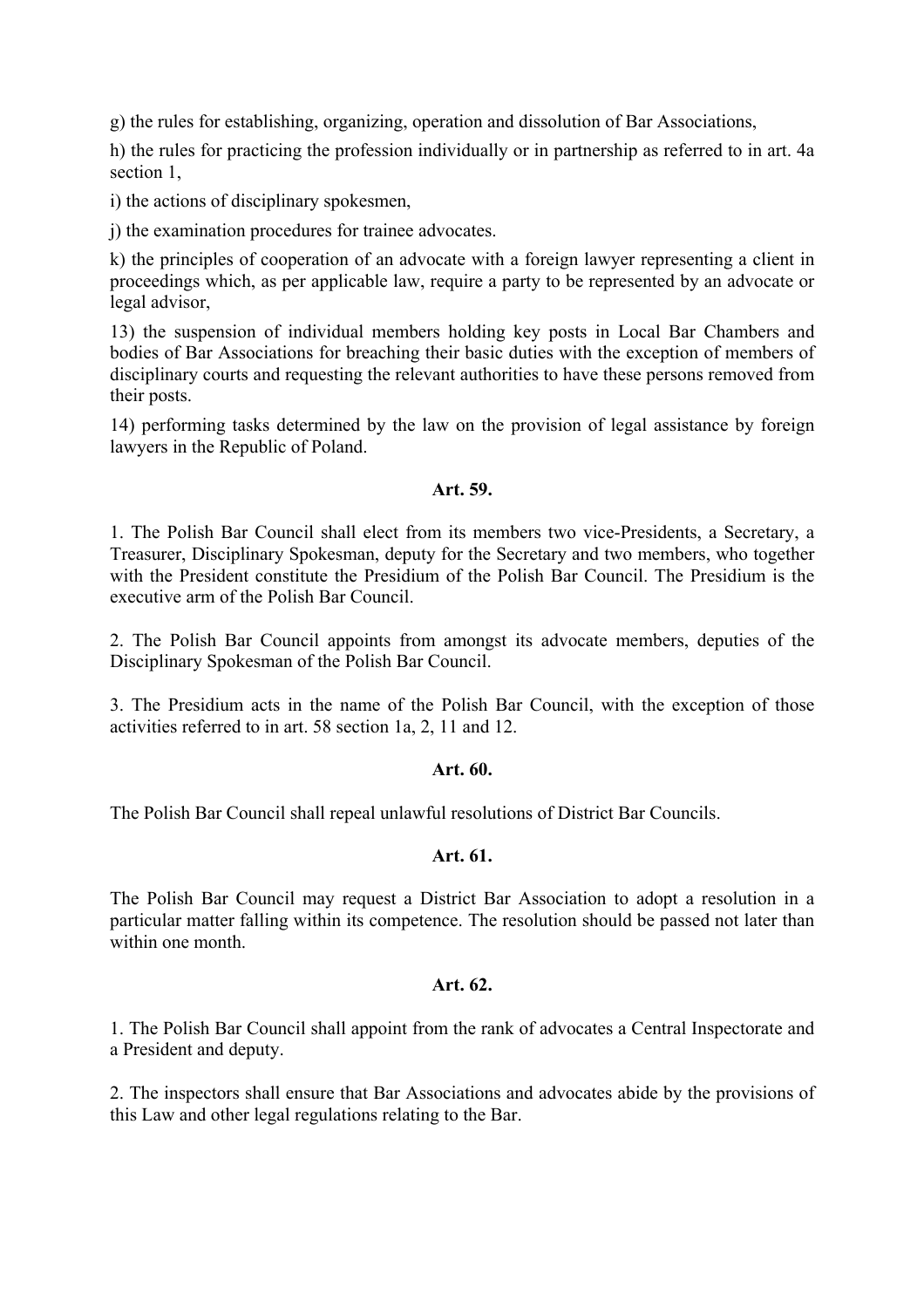#### **Part 3**

### **High Disciplinary Court**

#### **Art. 63.**

1. The High Disciplinary Court comprises twenty three members and three substitute members.

2. The members of the High Disciplinary Court shall elect one or two vice-Presidents from amongst their number.

3. The High Disciplinary Court, sitting as a three man tribunal, shall act as a court of appeal for cases heard in the first instance by disciplinary courts.

4. The President of the High Disciplinary Court shall participate in sessions of the Polish Bar Council and shall periodically provide information on disciplinary matters.

#### **Part 4**

### **High Audit Committee**

#### **Art. 64.**

1. The High Audit Committee controls the financial and commercial activities of the Polish Bar Council and ensures that resolutions of the National Congress of the Bar are implemented.

2. The High Audit Committee comprises a Chairman, vice-Chairmen, four members and two substitute members.

3. The chairman of the High Audit Committee shall notify the Polish Bar Council and its Presidium of the results of its inspections and has the right to participate in the sessions of these bodies.

#### **CHAPTER V**

#### **Entry on the List of Advocates**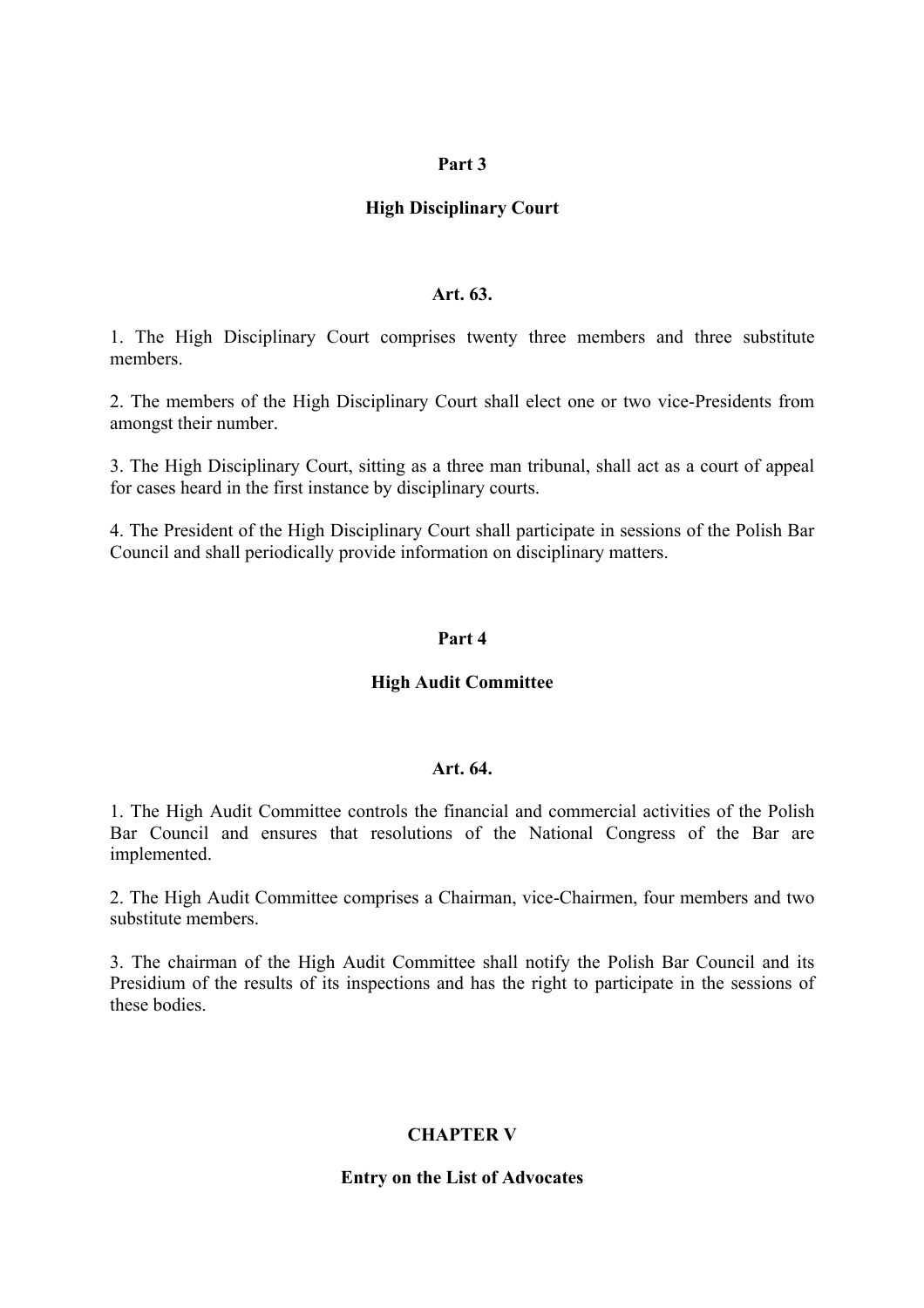#### **Art. 65.**

An individual may be entered on the list of advocates if:

1) He/she is of unblemished character and by his/her conduct to date warrants that he/she shall properly practice the profession of an advocate,

2) He/she enjoys full public rights and has full capacity to enter into legal transactions,

*3) He/she holds a degree in law in the Republic of Poland and has obtained a Masters degree in law or has completed foreign legal studies recognized in Poland,* 

*4) He/she completed his/her advocates training in the Republic of Poland and has passed the final bar examination, subject to art. 66 (1a).* 

#### *Art. 66.*

*1. The requirement to complete practical training and pass the bar examination shall not apply to:* 

*1) professors and those holding the title of habilitated doctor of law,* 

*2) persons who have passed the exams for judges, public prosecutors, legal advisers and notaries,* 

*1a. The following may sit the advocate's exam before the commission referred to in art. 75a (1), without the requirement to undergo practical training:* 

*1) doctors of law,* 

*2) those who following completion of higher legal studies have been employed under an employment contract on posts connected with the application or creation of law for a period of at least 5 years over a period of no more than 8 years prior to the submission of the application to sit the bar examination.* 

*3) those who, following completion of a law degree, have personally and on a constant basis performed services under contracts falling with the provisions on retainers, consisting in the application or creation of law for a period of at least 5 years over a period of no more than 8 years prior to the submission of the application to sit the bar examination.* 

*4) those who, following completion of a law degree, have carried on a business (entered into the Small Business Register) the objects of which have encompassed the provision of legal services as referred to in art. 4 (1a) for a period of at least 5 years over a period of no more than 8 years prior to the submission of the application to sit the bar examination,* 

*5) those who have worked for a period of at least 5 years over a period of no more than 8 years as a court clerk or assistant to a judge.* 

*1b. The five year period of employment under an employment contract, as referred to in s. 1a (2) is determined as the total length of all periods of work, incorporating part-time work on a pro rata basis.* 

*1c. The persons referred to in s. 1a must satisfy the requirements set out in art.* 65 (1) – (3). *2 (deleted)*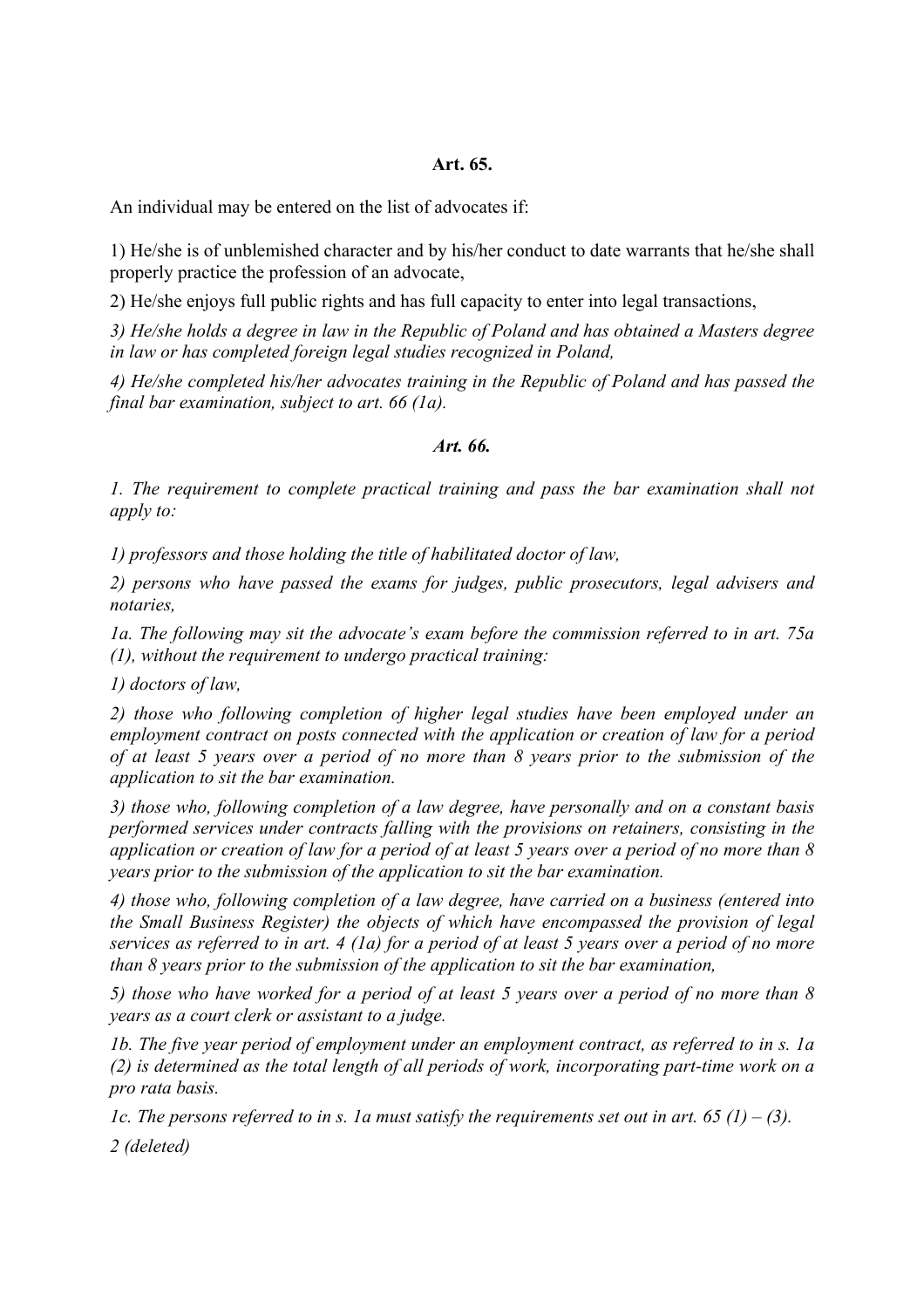### 3) **Art. 67.**

Persons who were judges or public prosecutors cannot, for a period of two years after they ceased to practice that profession, practice the advocate's profession within the jurisdiction of the Local Bar Chamber where they held the above positions. This prohibition does not apply to judges of the Constitutional Tribunal and the State Tribunal, of the Supreme Court, judges of Chief Administrative Court and public prosecutors from the National Public Prosecutor's Office.

#### **Art. 68.**

*1. A person who has passed the bar examination shall be entered onto the list of advocates upon his request, on the basis of a resolution of the appropriate district bar council for the location where the practical training is conducted or, in the case of those referred to in art. 66 (1a), the place of residence.* 

*2. A person referred to in art. 66 (1) shall be entered onto the list of advocates upon his request, on the basis of a resolution of the appropriate district bar council for the location where the application for an entry is submitted* 

*3. A person applying for entry onto the list of advocates shall include with his application (as referred to in s. 1 and 2) information from the National Criminal Register confirming his lack of a criminal record, dated no earlier than one month prior to the submission thereof.* 

*4. The district bar council may only refuse to enter a person onto the list of advocates, if such entry would infringe the provisions of art. 65 (1)-(3) or art. 67. The district bar council may examine the personal and disciplinary files of the person applying for the entry.* 

*5. The District Bar Council shall adopt a resolution regarding entry onto the list of advocates within 30 days of the date the application for an entry is submitted.* 

*6. The resolution referred to in s.5 may be appealed to the Presidium of the Supreme Bar Council within 14 days of the date the resolution is served.* 

*7. A final decision refusing the application for an entry onto the list of advocates, failure of the district bar council fails to adopt a resolution within 30 days of the date of submission of an application for such an entry or failure on the part of the Presidium of the Supreme Bar Council to adopt a resolution within 30 days of service may be appealed to the administrative court.* 

#### **Art. 69.**

1. The District Bar Council shall notify the Minister of Justice within 30 days of each resolution relating to the entry or refusal to enter an advocate or trainee advocate on the list.

*2. Advocates and trainee advocates are deemed to have been entered onto the list of advocates if the Minister of Justice fails to object to the entry within 30 days of the date of receipt of the resolution together with the personal data files of the individual concerned. The Minister of Justice shall express any objection in the form of an administrative decision.*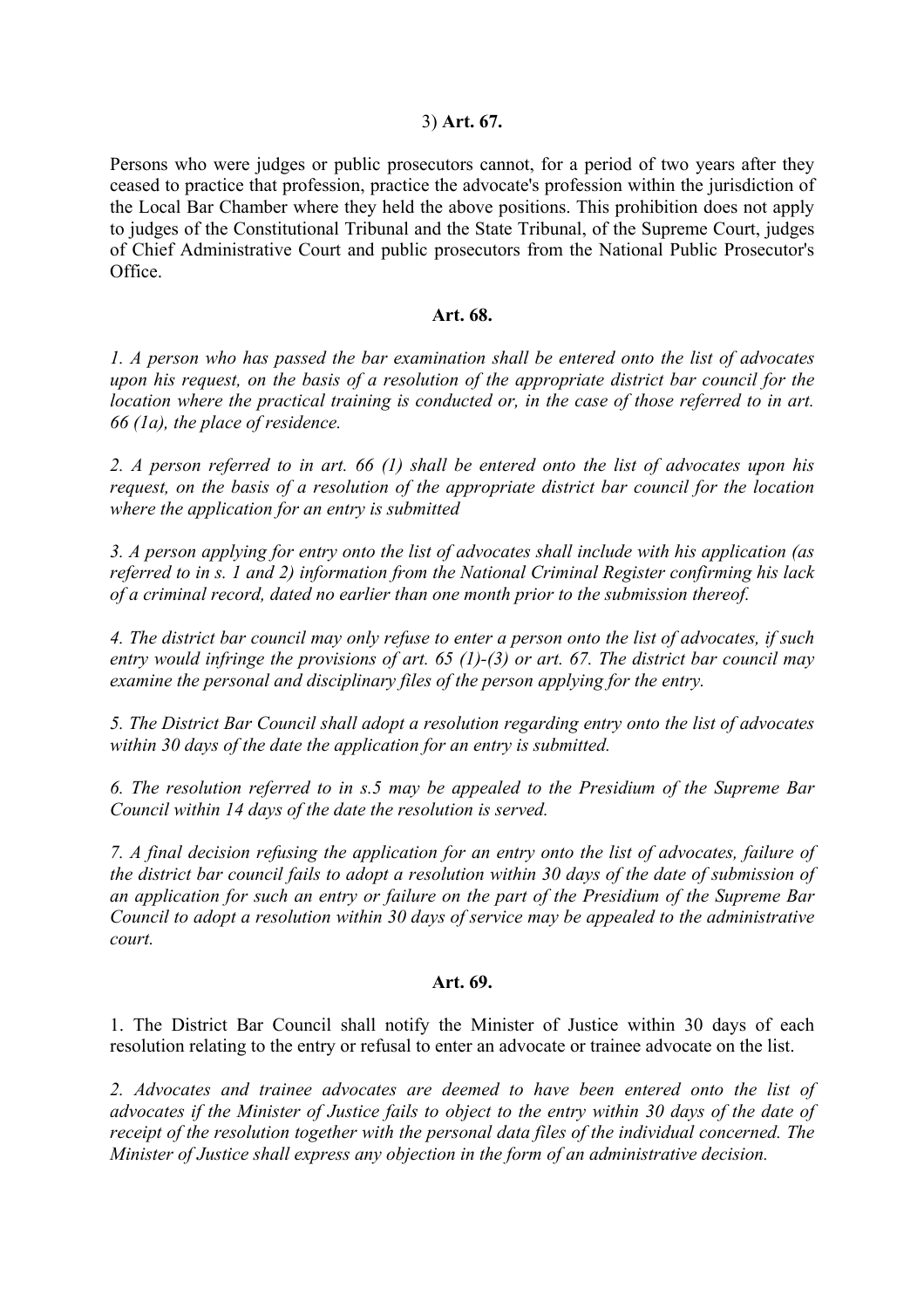3. The decision of the Minister of Justice may be appealed against to the Chief Administrative Court <*Administrative Court>* by the individual affected by the decision or by a selfgoverning body of the Bar within 30 days of the decision being delivered.

The amendment in sec.3 of **Art.69** comes into force on 1.01.2004 (Journal of Laws 2002 no.153 item 1271)

#### **Art. 70.**

*Once an advocate has been entered onto the list of advocates, he shall designate his professional place of business and shall notify the relevant district bar council thereof no later than 30 days prior to the date he designates his professional place of business.* 

#### *Art. 71.*

*1. An advocate may move his professional place of business within the area of the same bar chamber. The advocate shall notify the district bar council of this fact no later than 30 days prior to the date of commencing business at his new place of business. In the notice, the advocate shall provide the address of the new place of business and the date when professional business shall commence there.* 

*2. An advocate may move to another association of advocates within the area of the same chamber, with the consent of that association.* 

## *Art. 71a.*

*1. An advocate may move his professional place of business to the area of another chamber, provided that this does not breach art. 4b (1)(1) and 4b (2), subject to section 2.* 

*2. An advocate may not move his place of professional business to the area of another chamber if disciplinary proceedings have been commenced against him.* 

*3. In the event of transfer of an advocate's professional place of business to the area of another chamber, the advocate shall notify the appropriate district bar council for the bar chamber in which his professional business shall be based and the district bar council in which he is currently entered into the list of advocates.* 

*4. Notice of transfer of a professional of place of business to the area of another bar chamber shall be made in writing no later than 30 days prior to the date professional business is to be commenced at the new registered place of business within the area of another bar chamber. In this notice, the advocate shall provide the address of his new place of business and the date business activity shall commence there.* 

*5. The appropriate district bar council for the chamber to which the advocate transfers his professional place of business shall enter the advocate onto the list of advocates within 30 days from the date a notice is submitted on transfer of the professional place of business to the area of another chamber and, within 14 days of the date the entry is made, shall notify the*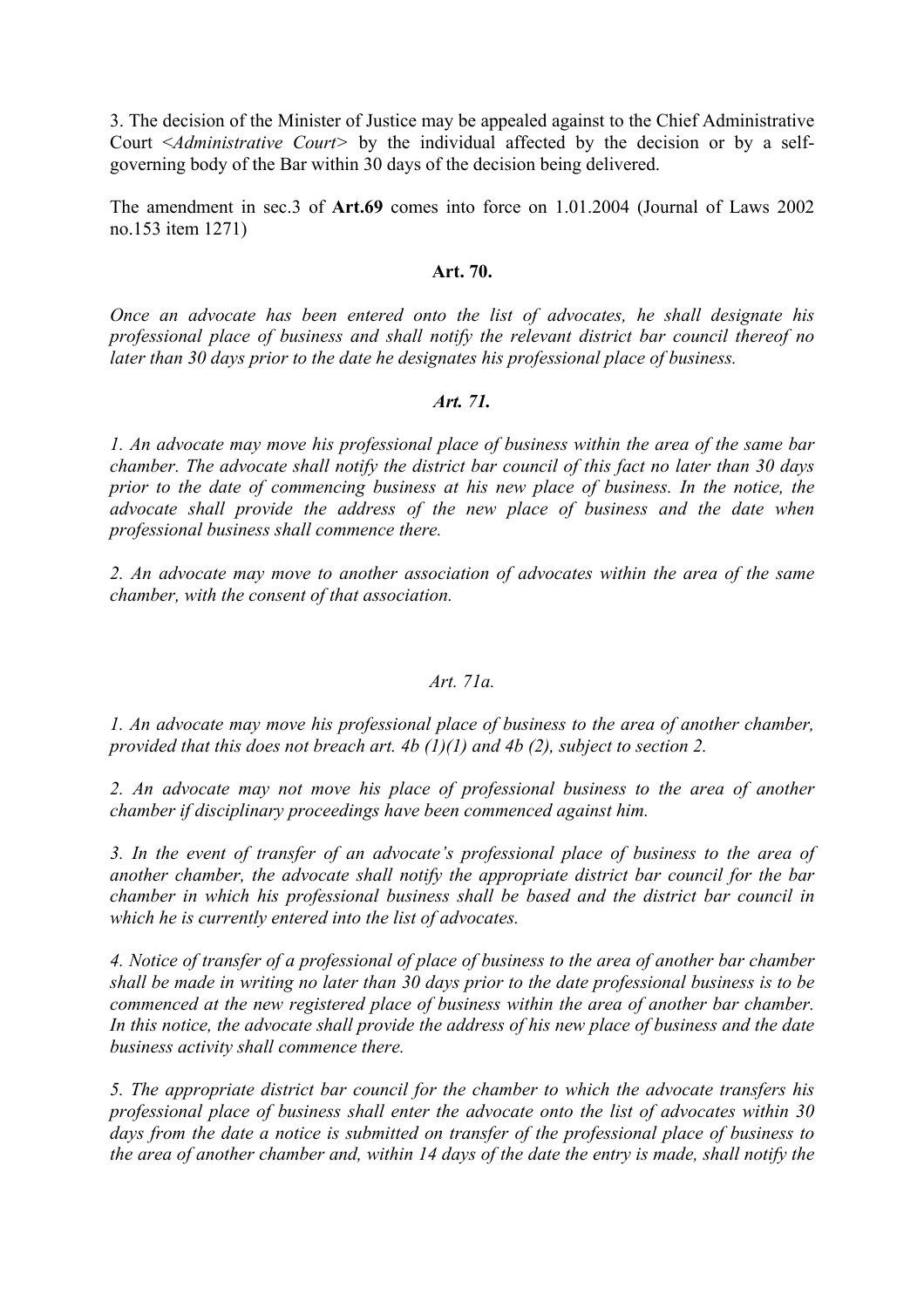*district bar council for the chamber, in whose area the advocate previously had his professional place of business, of the entry made onto the list of advocates.* 

*6. Following receipt of the notice on entry onto the list of advocates as referred to in s.5, the district bar council shall delete the advocate from the list of advocates and send his personal and disciplinary files to the appropriate district bar council as regards the entry in the list of advocates.* 

## *Art. 71b.*

*1. An advocate may have only one professional place of business.* 

*2. If an advocate changes his professional place of business, as referred to in art. 71 (1) or 71a (1), this may not constitute grounds for the advocate to terminate his retainer or release the advocate from the provision of ex officio legal assistance in a given case, unless the body that appointed the advocate releases the advocate from the provision of such assistance.* 

*Art. 71c.* 

*In the event that no advocate has designated his professional place of business within the jurisdiction of the district court, within 30 days of the date of receipt of a notice on the change of place of business or the date a resolution is adopted on deletion of an advocate from the list of advocates, the district bar council shall designate, at the seat of the given district court, an additional professional place of business for an advocate from the area of the given chamber for a period of no more than 12 months.* 

# **CHAPTER VI**

### **Removal from the List of Advocates**

### **Art. 72.**

1. A District Bar Council may remove an advocate from the list of advocates in the event of:

1) death,

2) resignation from the Bar,

3) moving a professional practice to the jurisdiction of another Local Bar Chamber,

4) taking up an appointment in the justice department, the police or public prosecutors office or commencing work as a notary,

5) taking a professional appointment with the military,

pt.6 in sec.1 of **Art.72** deleted.

7) being deprived of public law rights or the right to practice the profession by virtue of a court verdict,

8) a decision of a disciplinary court removing an advocate from the Bar,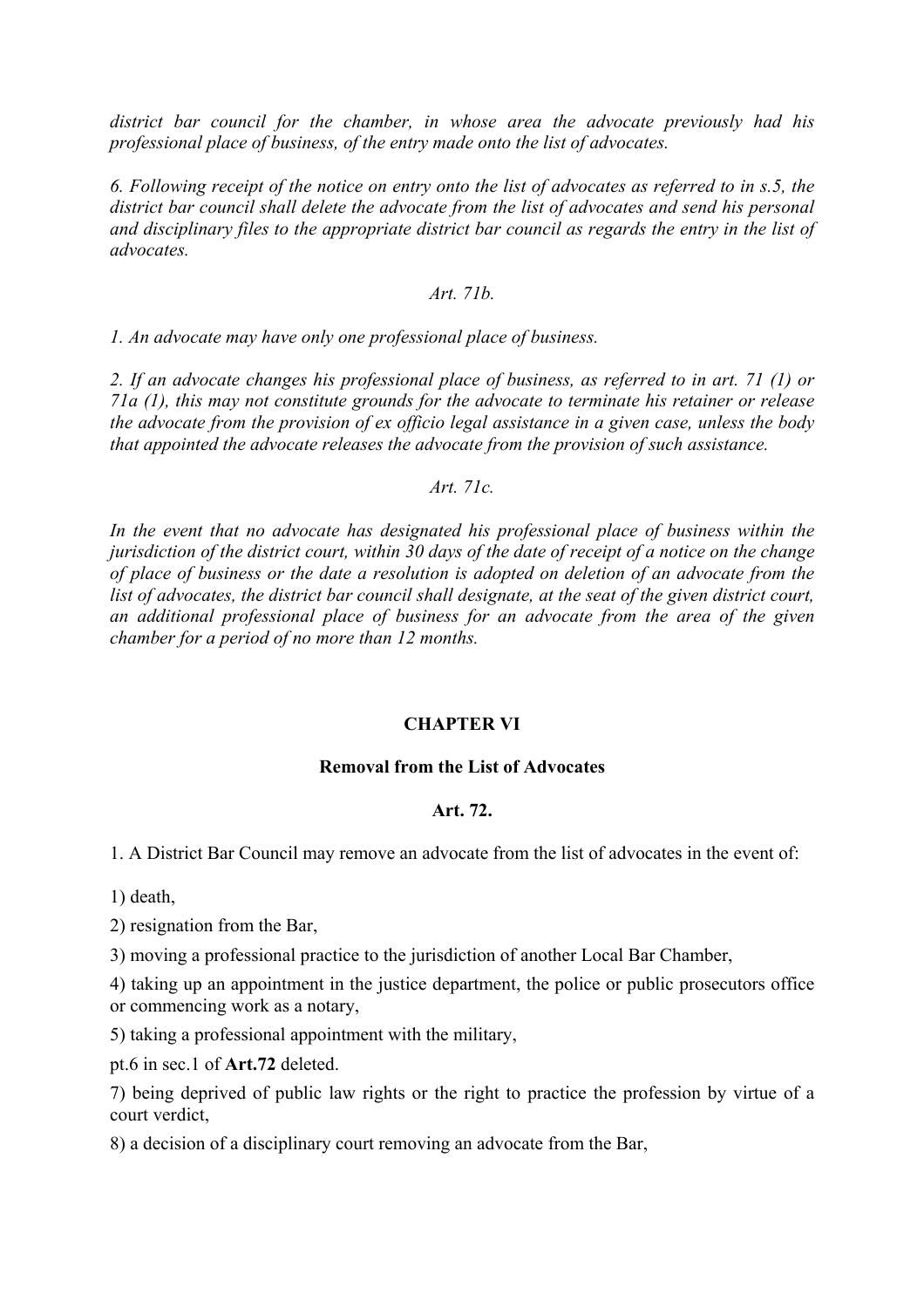2. The District Bar Council may refuse to strike an advocate off the list of advocates for the reasons listed in section 1 points 2 or 3 if disciplinary proceedings are pending against the advocate.

#### **Art. 73.**

An advocate struck off the list of advocates for the reasons mentioned in art. 72 section 1 point 2, 4 or 5 may be re-entered on the list of advocates at his/her own request, unless he/she no longer satisfies the requirements laid down in art. 65 section 1 and 2.

#### **Art. 74.**

A District Bar Council may remove an advocate from the list of advocates for an act committed before entry on the list where such act was not known to the District Bar Council at the time of entry and if known, would have prevented the entry.

## **CHAPTER VII**

## *Practical training*

## *Art. 75.*

*1. Recruitment for practical training shall be conducted by way of competitive examination for practical training, hereinafter referred to as the "examination".2. A trainee advocate must satisfy the conditions set out in art.* 65  $(1) - (3)$  *and must have passed the competitive examination.* 

*3. An entry onto the list of advocate trainees is made following the competitive examination on the basis of a resolution of the appropriate district bar council for the place the application referred to in art. 75c (2) is submitted. Passing the competitive examination entitles a candidate to submit an application for entry onto the list of trainee advocates within 2 years from the date the results of the competitive examination are published.* 

*4. A person who satisfies the conditions referred to in sections 2 and 3 cannot be refused entry onto the list.* 

*5. Arts. 5-8 and art. 68 shall apply accordingly to advocate trainees and to the procedure for entry onto the list of advocates.* 

## *Art. 75a.*

*1. The competitive examination shall be conducted by an examination committee for practical training matters under the Ministry of Justice, appointed for the jurisdiction of one or more district bar councils, hereinafter referred to as "commissions".* 

*2. The Minister of Justice is a higher-instance body in relation to the commissions.*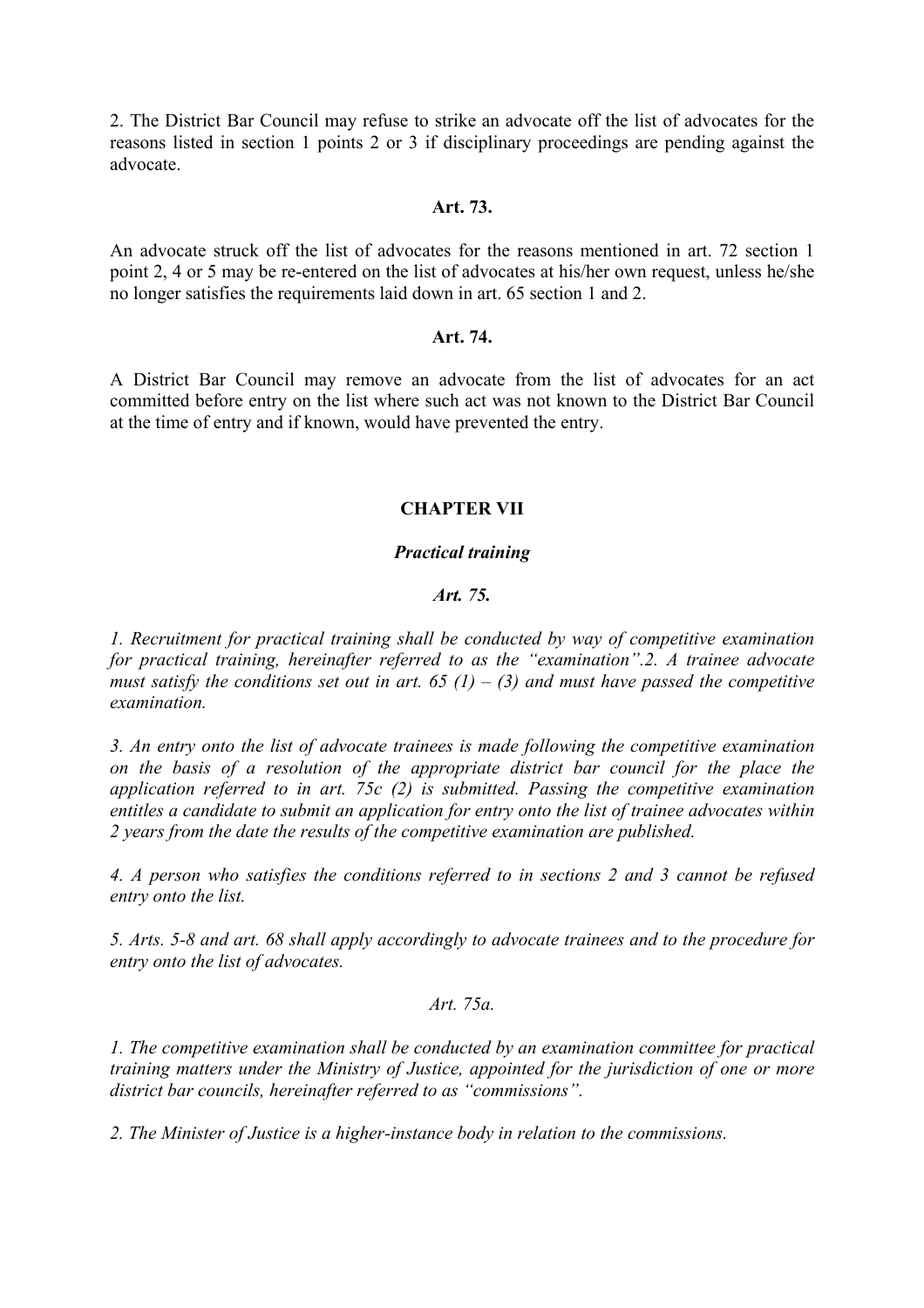*3. The purpose of the competitive examination is to test the knowledge of a candidate for a trainee advocate, hereinafter called the "candidate", in respect of the following areas of law: constitution, criminal, criminal procedure, fiscal-criminal, misdemeanours, civil, civil procedure, commercial, commercial law companies, labour and social insurance, family and care, administrative, administrative procedure, financial, European, court system, selfgoverning bar authority and other legal protection bodies operating within the Republic of Poland and the conditions for practising the profession of advocate and the ethics of the profession.* 

*4. A competitive examination is conducted once a year, at the time appointed by the Minister*  of Justice, no later however than 30<sup>th</sup> September prior to the commencement of the school *year, simultaneously on the same day within the Republic of Poland, subject to s. 5.* 

*5. If any chance event occurs preventing a given commission from conducting a competitive examination at the time referred to in s. 4, the Minister of Justice shall set an additional period for the commission to conduct the competitive examination. Art. 75b (4) – (7) shall apply accordingly.* 

# *Art. 75b.*

*1. Each year the Minister of Justice shall appoint a team to prepare competitive examination questions for candidates, hereinafter called the "examination team".* 

*2. The examination team shall comprise of 5 persons, including 3 representatives of the Minister of Justice and 2 representatives delegated by the Supreme Bar Council.* 

*3. The chair of the examination team, appointed by the Minister of Justice from among his representatives, shall manage the work of the team and lay down the manner in which the team shall work.* 

*4. The examination team shall prepare a list of questions in the form of a multiple choice test for the competitive examination for candidates.* 

*5. Each district bar council may propose questions to the examination team via the chair of the team.* 

*6. The examination team shall draw up a list of questions for the purpose of the competitive examination, with regard to the need to ensure a uniform level for assessing the knowledge of candidates.* 

*7. The Minister of Justice, having obtained the opinion of the Supreme Bar Council, shall lay down in an ordinance the means for making proposals regarding questions and preparing, storing and sending the examination questions to commissions, with regard to the need to safeguard these questions against unauthorized disclosure.* 

## *Art. 75c.*

*1. By the 30<sup>th</sup> June each year, the Minister of Justice shall place an advertisement regarding the competitive examination in a national daily newspaper and in the Public Information Bulletin, referred to in the Act of 6<sup>th</sup> September 2001 on access to public information (Journal*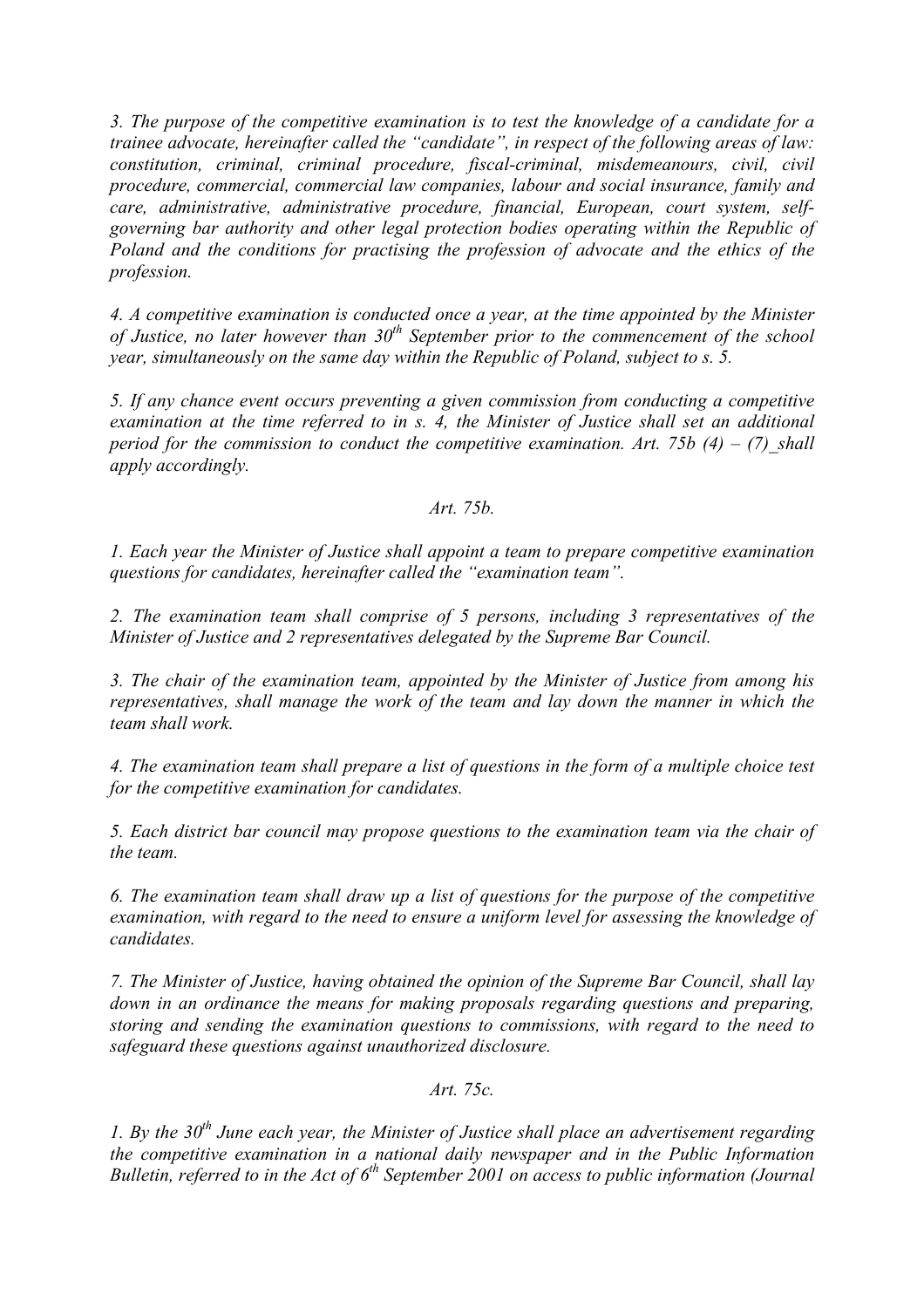*of Laws, no. 112 item 1198 as amended), hereinafter referred to as the Bulletin, providing in particular:* 

- *1) the date for submitting applications to sit the advocate trainee competitive examination, hereinafter called the "application";*
- *2) the geographic jurisdiction of each commission and the address of its registered office;*
- *3) the date of the competitive examination;*
- *4) the competitive examination fee, as referred to in art. 75d (1).*

*2. The application referred to in s.1(1) should include:* 

*1) an application to sit the competitive examination;* 

*2) personal questionnaire;* 

*3) curriculum vitae;* 

*4) original or official copy of a Polish law degree and conferral of the title of Master of Law or foreign law degree recognized in Poland or a certificate on successful completion of a Master's examination;* 

*5) information on lack of a criminal record bearing a date no earlier than one month prior to its submission.* 

*6) two photographs.* 

*3. The application should be submitted by the candidate at least 45 days prior to the date the competitive examination commences, to the commission referred to in s.1(2).* 

*4. If the application does not satisfy the formal requirements set out in s. 2, the chair of the commission shall summons the candidate by registered mail to remedy the shortcomings pursuant to art. 64 (2) of the Code of Administrative Procedure.* 

*5. The chair of the commission shall notify a candidate by registered mail (return receipt requested) if his application has been rejected without consideration.* 

*6. In the event that a candidate fails to pay the fee for sitting the competitive examination, the chair shall summons him in the manner specified in s.4 to pay the fee within 7 days.* 

*7. If, despite the summons referred to in s.6, a candidate fails to pay the competitive examination fee, the chair shall issue a decision to return the application. An appeal against such decision may be submitted to the Minister of Justice.* 

*8. If the application was made after the deadline specified in s.3, the chair of the commission shall issue a decision refusing to allow the candidate to sit the competitive examination. An appeal against such decision may be submitted to the Minister of Justice.* 

*9. The chair of the commission shall notify candidates who have qualified to sit the competitive examination, of the date and place of the competitive examination by registered*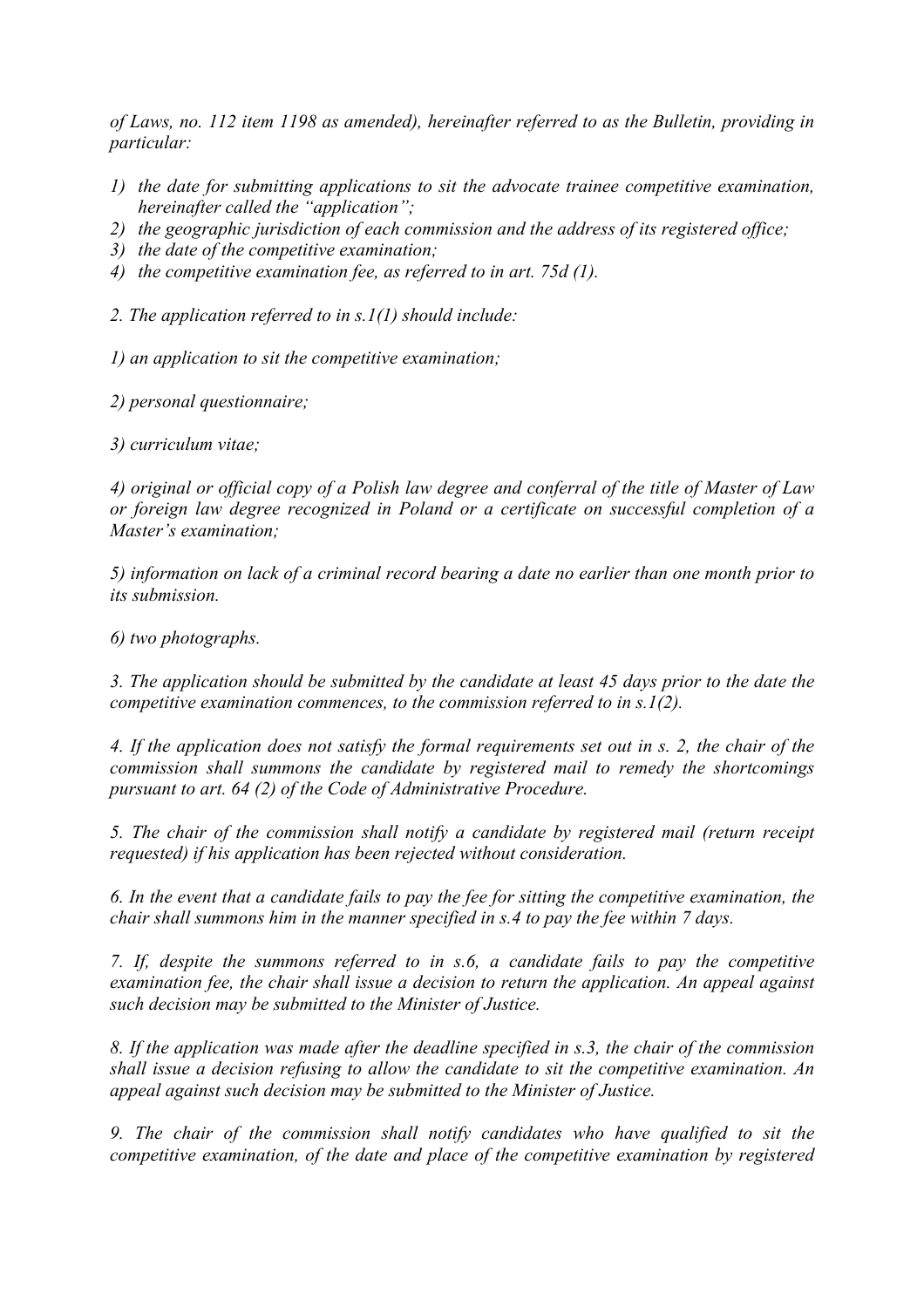*mail (return receipt requested), at least 14 days prior to the date of commencement of the competitive examination.* 

#### *Art. 75d.*

*1. Candidates shall pay a competitive examination fee, which shall constitute revenue of the state budget.* 

*2. After obtaining the opinion of the Supreme Bar Council, the Minister of Justice shall lay down in an ordinance the level of the fee – no higher however than the equivalent of the minimum wage for work referred to in the Act of*  $10^{th}$  *October 2002 on the minimum wage for work (Journal of Laws no. 200, item 1679 and of 2004 no. 240, item 2407), hereinafter called the "minimum wage" – taking account of the necessity to ensure the proper and effective conduct of the examination.* 

## *Art. 75e.*

*1. The Minister of Justice shall appoint the commission from among persons whose knowledge, experience and authority provide a guarantee that the competitive examination shall be conducted properly.* 

*2. The commission shall consist of seven members. The commission shall be composed of:* 

*1) three representatives of the Minister of Justice; a judge or retired judge, upon consent, may also be a representative of the Minister of Justice;* 

*2) two representatives delegated by the Supreme Bar Council;* 

*3) one academic employee, an academic lecturer or lecturer at the law department at a university in the Republic of Poland or the Polish Academy of Science holding at least the level of habilitated doctor in law;* 

*4) one public prosecutor who has been appointed to at least the level of district public prosecutor, or a retired public prosecutor;* 

*3. The persons referred to in s.2 (1) and (3) cannot be advocates.* 

*4. The Minister of Justice shall appoint the chair of the commission from among his representatives.* 

*5. The commission's term of office shall be 2 years.* 

*6. The failure of the obligated bodies to delegate representatives to work in the commission or failure of a member of the commission to appear shall not suspend the commission's work.* 

*7. Commission members are entitled to have their travel and accommodation costs reimbursed according to the rules set out in provisions concerning receivables for national business trips of employees of state or local authority bodies funded from the state budget.*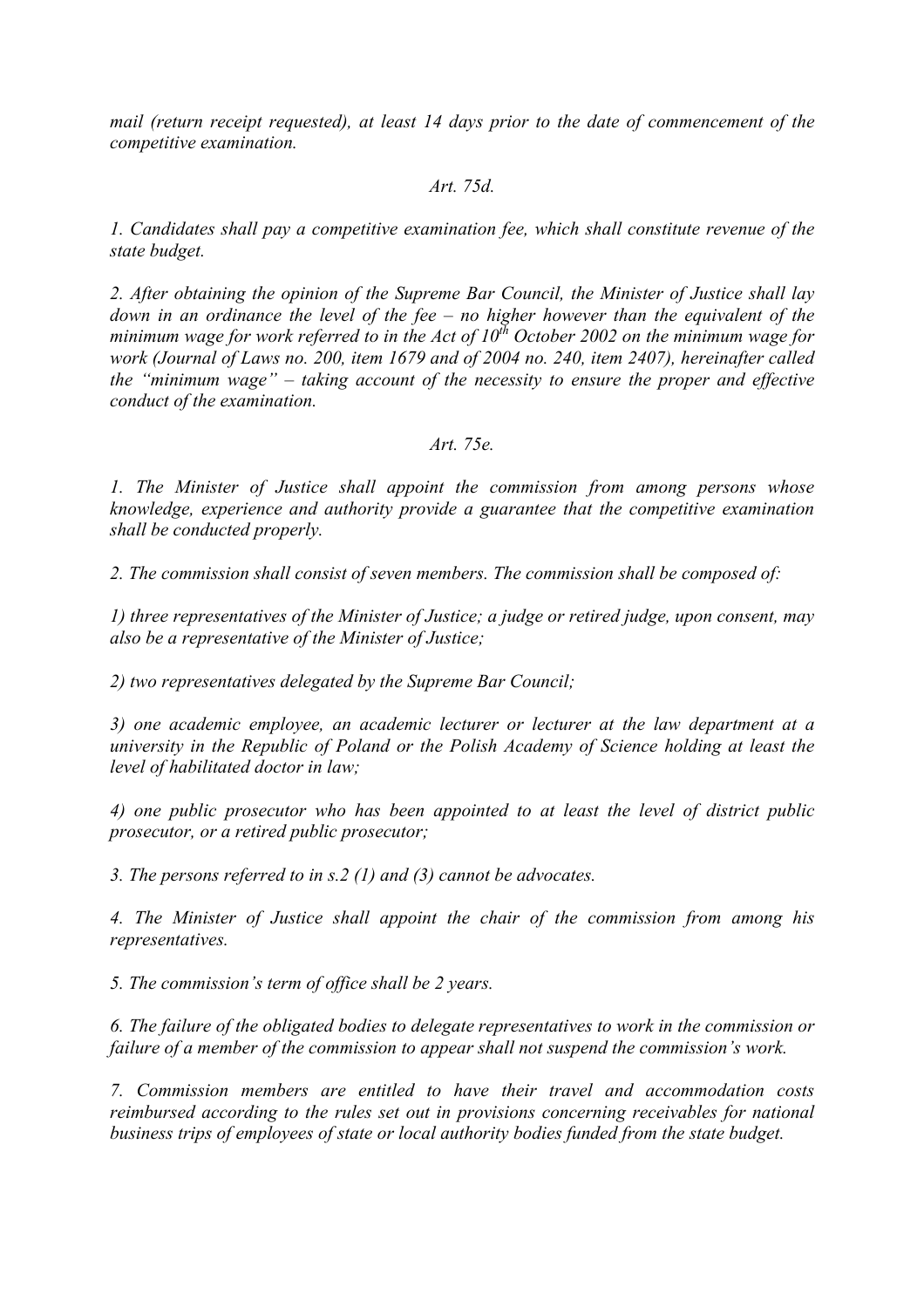*8. A commission member who is not an employee of the government administration shall be entitled to remuneration for work connected with participation in the commission.* 

*9. The appropriate district bar council as regards the seat of the commission shall provide administrative and technical assistance for the commission's work, including conducting the competitive examinations and bar examinations, as tasks delegated by the government administration.* 

*10. The appropriate councils shall cover the costs of conducting competition and bar examinations as well as expenses connected with the commission's work from the funds provided in the manner referred to in s.9.* 

*11. Expenses connected with the commission's work, including conducting competition and bar examinations as well as the remuneration of commission members, shall be covered from the part of the state budget allocated to the Minister of Justice.* 

*12. After obtaining the opinion of the Supreme Bar Council, the Minister of Justice shall lay down the following by way of an ordinance:* 

*1) the manner and deadline for nominating candidates for commission members and appointing and dismissing commission members;* 

*2) the type of documents referred to in art. 78a (4) (3)-(5).* 

*3) the level of remuneration of commission members, at a level of no more than the monthly basic remuneration of a district court judge at the first pay grade.* 

*4) the detailed manner and means of conducting the competition and bar examinations, in particular:* 

*a) the means by which the commission shall operate;* 

*b) the means by which the district bar councils shall organize administrative and technical assistance for the commission, including the means and manner for transferring funds, exercising supervision over their expenditure and settling expenses connected with such service – taking account of the need to conduct trainee recruitment, the competitive examination and bar examination properly and effectively and ensuring that the commission's work remains impartial.* 

## *Art. 75f.*

*1. Membership of the commission shall expire upon the death of a commission member.* 

*2. The Minister of Justice shall dismiss a commission member in the event:* 

*1) that a member tenders his resignation;* 

*2) that an illness permanently prevents the exercise of his functions as a member of the commission;*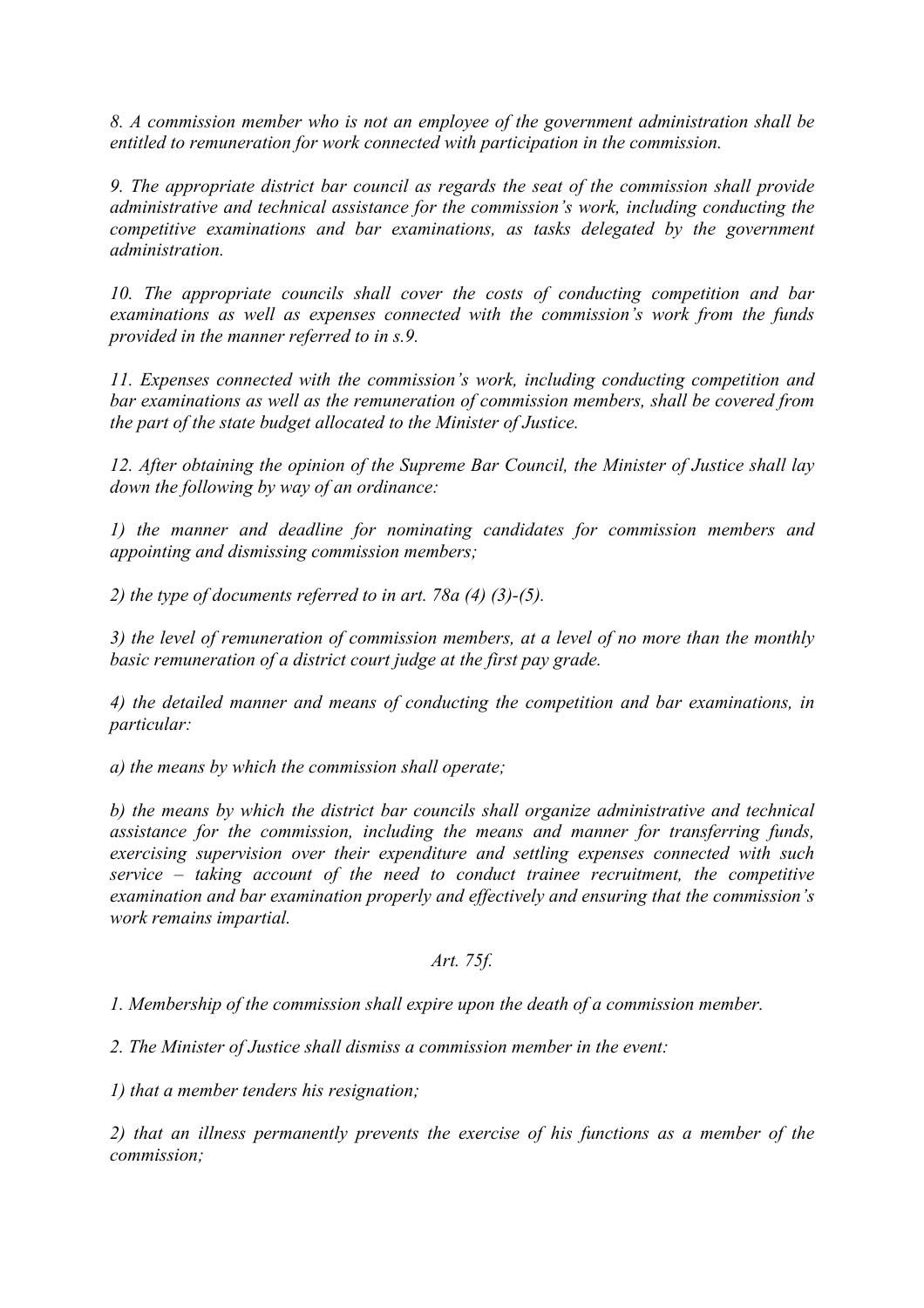*3) of failure to satisfy the conditions referred to in art. 75e (2);* 

*4) of failure to perform or undue performance of his duties, provided that a commission member referred to in art. 75e (2) (2) shall only be dismissed upon the consent of the Supreme Bar Council;* 

*5) that he is sentenced by a legally binding court judgment for an intentional offence, prosecuted on the basis of an indictment.* 

*3. The Minister of Justice may dismiss a commission member in the event that criminal proceedings are commenced against him in connection with suspicion of commission of an intention office prosecuted on the basis of an indictment.* 

*4. The expiry of a member's membership or his dismissal during the course of competition proceedings shall not suspend the commission's work.* 

*5. In the event that a commission member's membership expires or a commission member is dismissed prior to the lapse of its term of office, within 7 days the Minister of Justice shall appoint a new member until the end of the term of office.* 

*6. A commission member appointed for a full term of office may only be reappointed once, however he may not be appointed immediately after the lapse of his first term of office in the commission.* 

# *Art. 75g.*

*1. A commission member shall be excluded from the work of the commission during the time of a competitive examination if the candidate qualifying for the competitive examination is:* 

- *1) his spouse;*
- *2) a person who in relation to him is:* 
	- *a) a relative or kin to the second degree;*
	- *b) adopted*
- *3) a co-habitee;*
- *4) a subordinate employee*

*2. The grounds for exclusion shall continue to apply even if the marriage or adoptive relationship ends.* 

*3. Prior to the commencement of the competitive examination, members of the commission shall submit a written statement that they are not in any of the relationships referred to in s.1 with candidates who have qualified for the competitive examination.* 

*4. If the statement referred to in s.3 contains any false information or conceals the truth, it shall give rise to criminal liability under art. 233 (1) of the Criminal Code.* 

*Art. 75h.* 

*1. The competitive examination shall be held in the presence of at least three commission members.*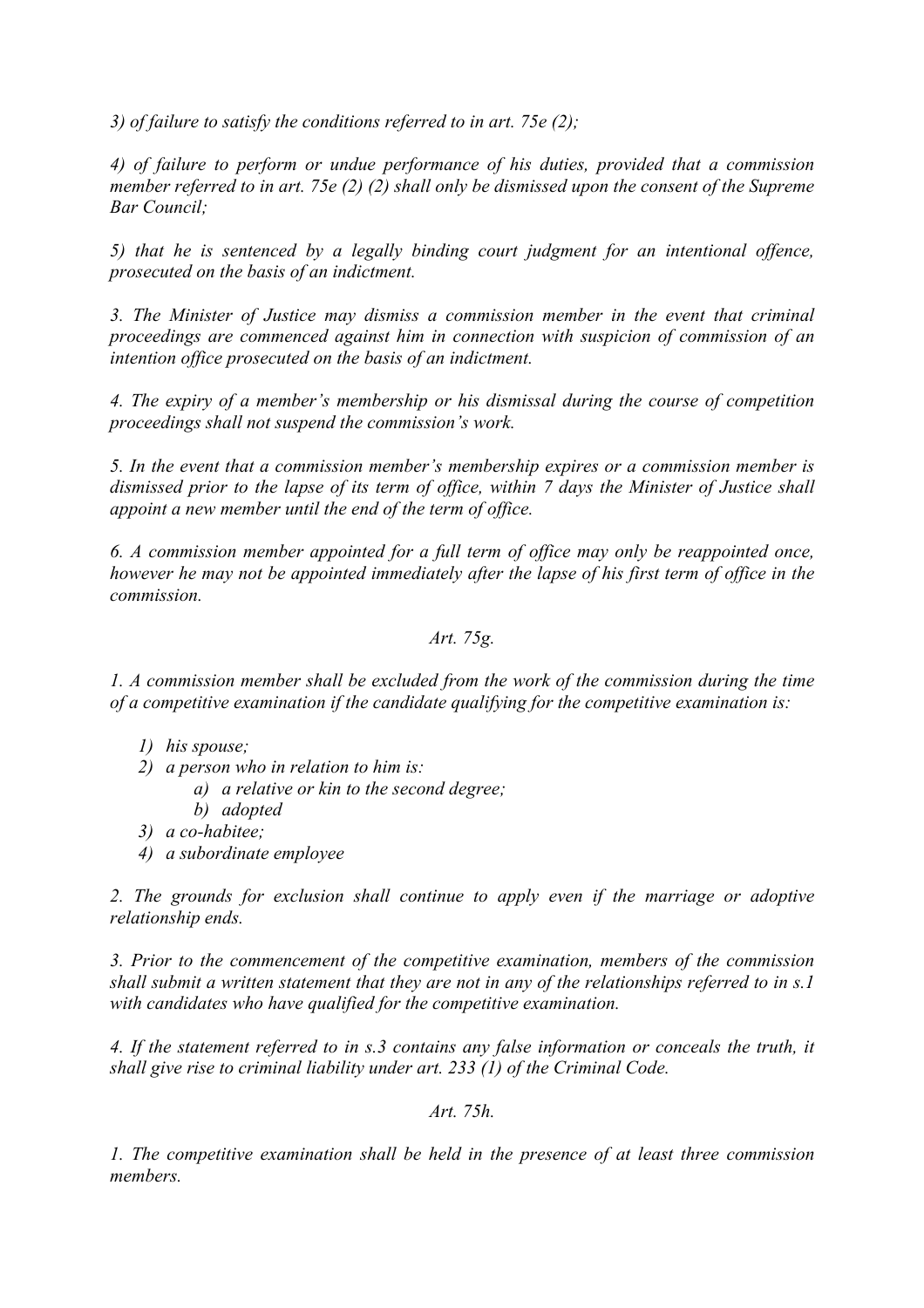*2. The absence of a candidate during the competitive examination, regardless of the grounds thereof, shall be deemed to constitute withdrawal from the competitive examination.* 

*3. During the competitive examination, candidates may not use the text of legislation, commentaries, case law or other assistance and may not use devices for transmitting or receiving information.* 

#### *Art. 75i.*

*1. The competitive examination consists of a test containing 250 multiple choice questions (three questions, of which only one is correct) to be answered. The candidate may only choose one answer. For each correct answer, the candidate receives 1 point.* 

*2. The test is checked by a commission comprised of the same members that conducted the competitive examination.* 

*3. A candidate who receives 190 or more points is deemed to have passed the examination.* 

*4. Minutes shall be drawn up immediately regarding the course of the competitive examination, signed by the commission members participating in the competitive examination. Commission members may include comments in the minutes.* 

*5. The chair of the commission shall send the minutes to the Minister of Justice within 7 days after they are drafted.* 

## *Art. 75j.*

*1. After conducting the competitive examination the commission shall determine the result of the candidate by way of a resolution. The commission shall publish the results of the competitive examination.* 

*2. The candidate is entitled to appeal against the resolution of the commission concerning the result of his examination to the Minister of Justice.* 

*3. The Minister of Justice shall notify the district bar councils of the results of the competitive examination and publish the list of those who passed the examination in the Bulletin.* 

## *Art. 76.*

*1. Practical training shall last three years and six months, at least six months of which shall be spent in a court, a public prosecutor's office, notarial office or other public institution on the basis of a referral by the district bar council.* 

*2. The appropriate district bar council shall issue a certificate on completion of practical training to a trainee who completes his practical training.* 

3. The instruction of trainee advocates may be conducted in combination with trainee legal advisers.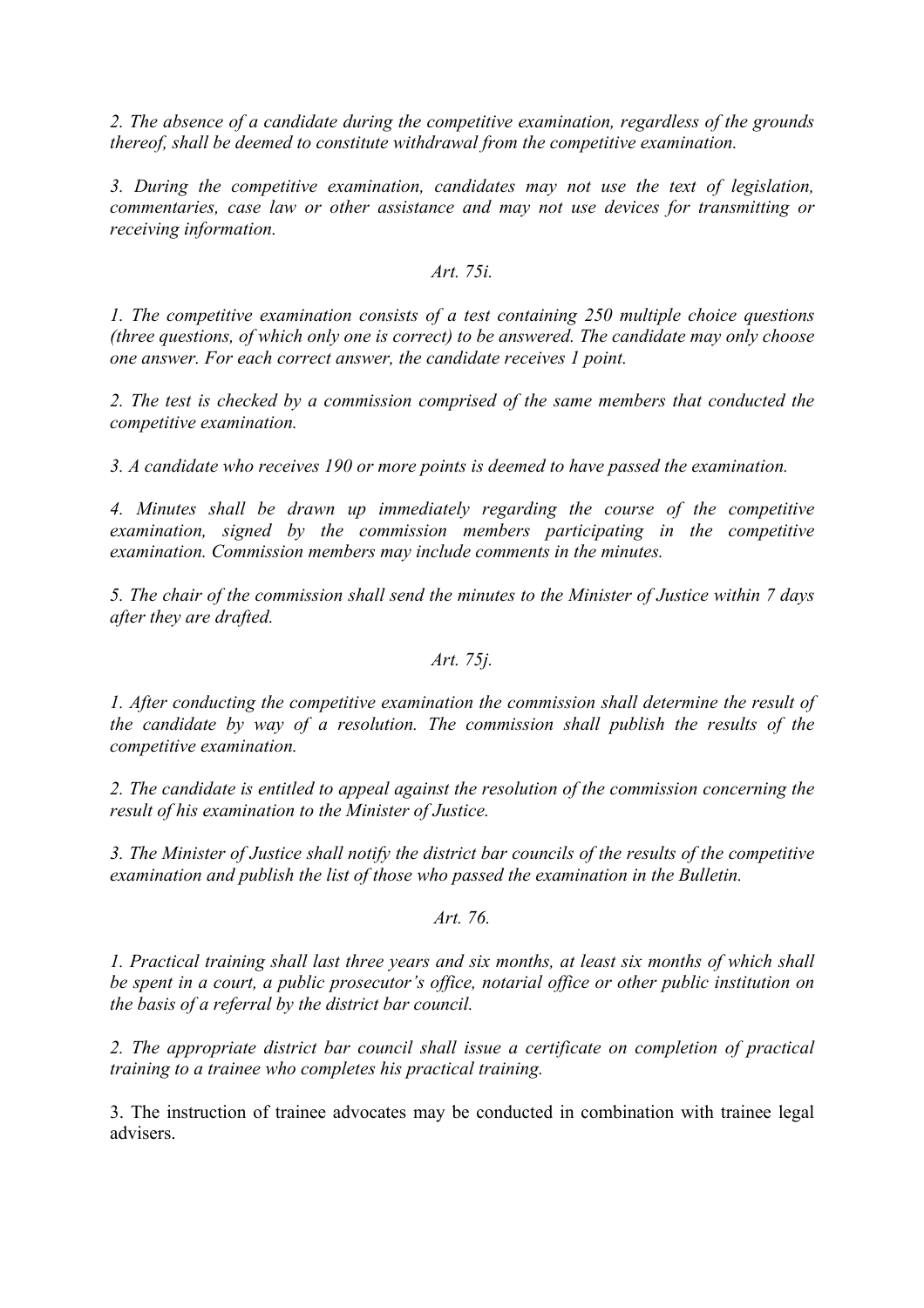4. A trainee advocate receives his practical training under the supervision of a Patron\* designated by the Dean of the District Bar Council.

5. The task of the Patron is to prepare the trainee advocate to practice the profession of an advocate within the meaning of this Law.

*\*[The Patron is the advocate who supervises the training and general legal education of a trainee advocate until he/she successfully concludes his/her training by sitting and passing his/her final examination]* 

*Art. 76a. 1. The Patron may employ the trainee advocate on the basis of an employment contract.* 

*2. An employee entered on the list of trainee advocates is entitled to paid leave from work to attend obligatory training classes.* 

*Art. 76b.* 

*1. Practical training is subject to a fee.* 

*2. The training of advocate trainees is covered from the fees paid by trainee advocates to the appropriate district bar council.* 

*3. After obtaining the opinion of the Supreme Bar Council, the Minister of Justice shall determine in an ordinance the level of the annual fee, guided by the necessity to ensure a proper level of education for trainees, whereas the fee may not be higher than six times the monthly minimum wage.* 

*4. The district bar council may exempt an advocate trainee from the fee referred to in s.3, in whole or in part, suspend its payment or divide it into instalments.* 

*5. In the event that a resolution is adopted on exempting an advocate trainee from the fee in whole or in part, the costs of training that trainee shall be covered pro rata to the amount of the exemption from the appropriate district bar council's own funds.* 

## *Art. 77.*

*1. After six months of advocate's training, the trainee advocate may only substitute for an advocate before the district court, the prosecution authorities, state authorities, local government authorities and other institutions.* 

*2. After one year and six months from the beginning of the advocate's training period a trainee advocate may substitute for an advocate before other courts with the exception of the Supreme Court, the Chief Administrative Court as well as the Constitutional Tribunal and the State Tribunal.* 

*3. [repealed]*

### **Art. 78.**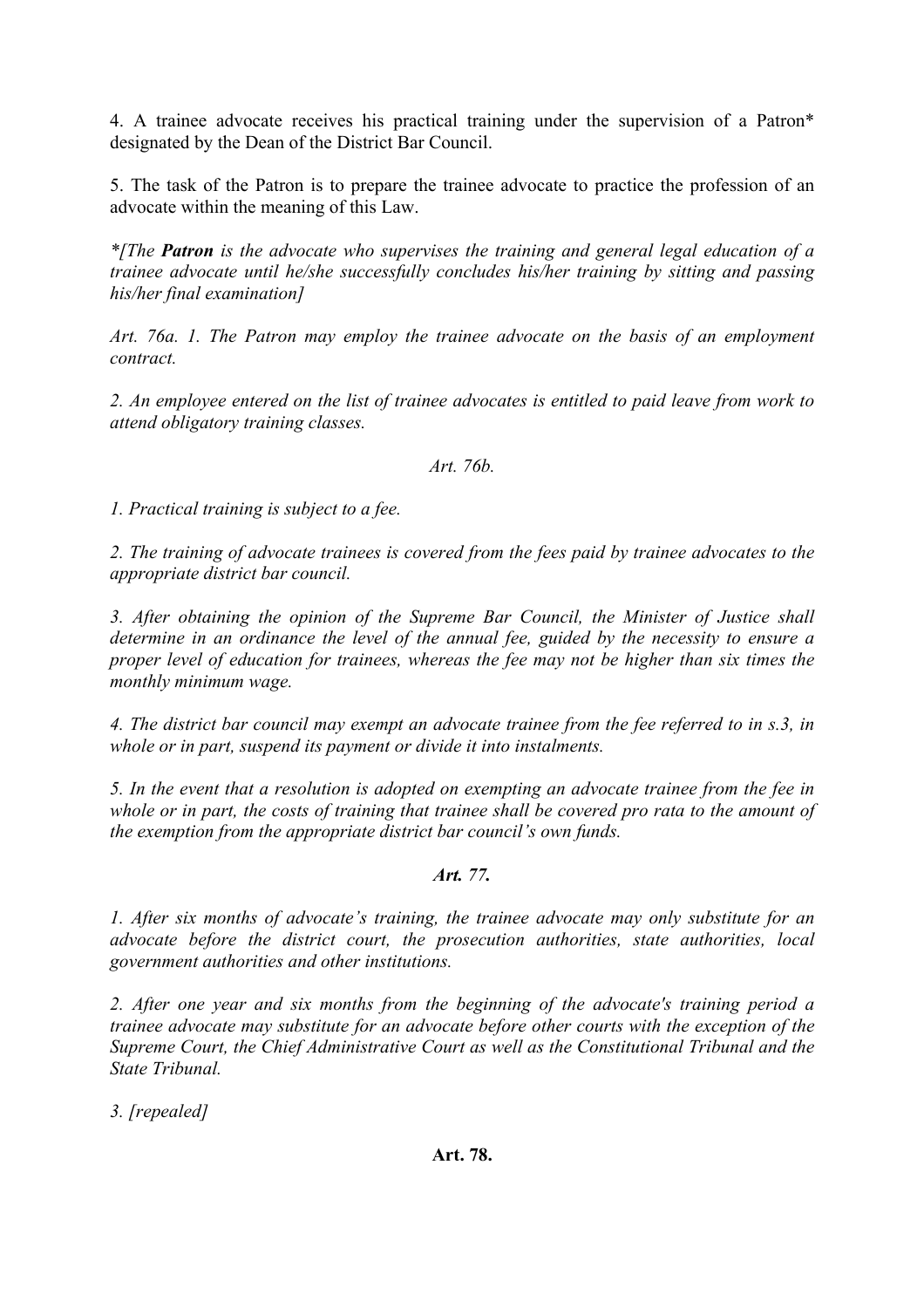*1) The bar examination is conducted by the commission referred to in art. 75a (1). The provisions of art. 75g shall apply accordingly.* 

*2) The bar examination may be taken by a person who has completed practical training and has received a certificate of completion thereof and by a person referred to in art. 66 (1a).* 

*3) The purpose of the bar examination is to assess the legal preparedness of the person taking the bar examination (hereinafter the examinee) duly and independently to perform the profession of advocate, including knowledge and the ability to apply it in practice in the following fields of law: constitution, criminal, criminal procedure, fiscal-criminal, misdemeanours, civil, civil procedure, commercial, commercial law companies, labour and social insurance, family and care, administrative, administrative procedure, financial, European as well as the court system, self-governing bar authority and other legal protection bodies operating within the Republic of Poland and the conditions for performing the profession of advocate and the ethics of the profession.* 

*4. The bar examination shall comprise of written and oral parts. The provisions of art. 75h (1) and (2) shall apply accordingly.* 

*5. The bar examination shall be conducted once a year at a time set by the Minister of Justice, no later than by the 31st May. The written and oral parts of the examination shall commence simultaneously on the same days in the Republic of Poland. The provisions of art. 75a (5) shall apply accordingly.* 

*6. Each year the Minister of Justice shall draft a set of questions and themes for the purposes of the bar examination held at the time referred to in s.5.* 

*7. After obtaining the opinion of the Supreme Bar Council, the Minister of Justice shall lay down in an ordinance the means of preparing, storing and sending the questions and themes for the bar exam to commissions, mindful of the need to secure such questions and themes against unauthorised disclosure.* 

# *Art. 78a.*

*1. By 28th February each year the Minister of Justice shall place an announcement in a national daily newspaper and in the Bulletin regarding the bar examination, specifying in particular:* 

- *1) the deadline for submitting an application to sit the bar examination, hereinafter called the "application",*
- *2) the geographic jurisdiction of each commission and the address of its registered office;*
- *3) the deadline by which each commission shall conduct the written and oral part of the bar examination,*
- *4) the level of the examination fee referred to in art. 78b (1).*

*2. Advocate trainees who have completed practical training conducted by the bar chamber operating within the jurisdiction of a commission and the persons referred to in art. 66 (1a) residing within the jurisdiction of a commission may submit an application at the registered office of the relevant commission.*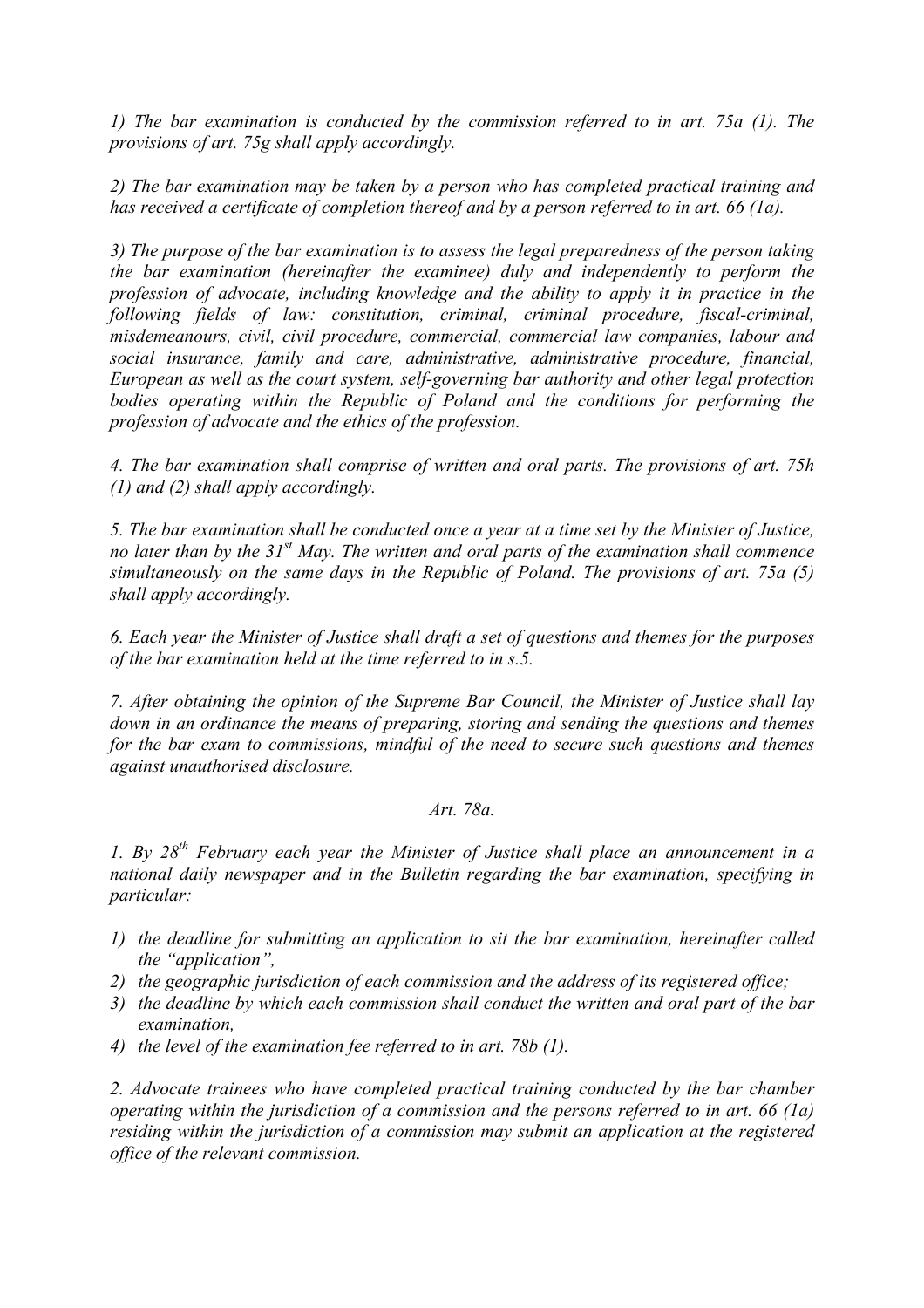*3. If a person has completed practical training, he shall attach a certificate of completion of practical training to the application.* 

*4. The persons referred to in art. 66 (1a) shall attach the following documents to the application, as appropriate:* 

*1) personal questionnaire* 

*2) curriculum vitae* 

*3) document certifying that they have obtained the academic level of doctor of law* 

*4) document certifying a minimum of 5-years' employment or performance of the services referred to in art. 66 (1a) respectively on a post:* 

*a) connected with the application or creation of law,* 

*b) court clerk or judge assistant,* 

*5) document certifying that a business as referred to in art. 66 (1a) (4) has been carried on for at least a 5-year period,* 

*6) original or official copy of a Polish law degree and conferral of the title of Master of Law or foreign law degree recognized in Poland or an official copy thereof;* 

*7) information on lack of criminal record from the National Criminal Register, with a date no earlier than one month prior to its submission;* 

*8) 2 photographs* 

*5. The application should be submitted at the latest 45 days prior to the commencement of the bar examination. The provisions of art. 75c (4) – (9) shall apply accordingly.* 

*6. By 31st March each year, the district bar council shall provide the commission with geographic jurisdiction a list of persons who have completed practical training.* 

*Art. 78b.* 

*1. A candidate shall pay an examination fee for sitting the bar examination, which shall constitute revenue to the state budget.* 

*2. After obtaining the opinion of the Supreme Bar Council, the Minister of Justice shall lay down the level of the examination fee in an ordinance, no higher however than the equivalent of the minimum wage, taking account of the necessity to conduct the bar examination properly and effectively.* 

*Art. 78c.* 

*An employee is entitled to paid leave of 30 calendar days to prepare for the bar examination and paid leave from work to sit the competitive and bar examinations.*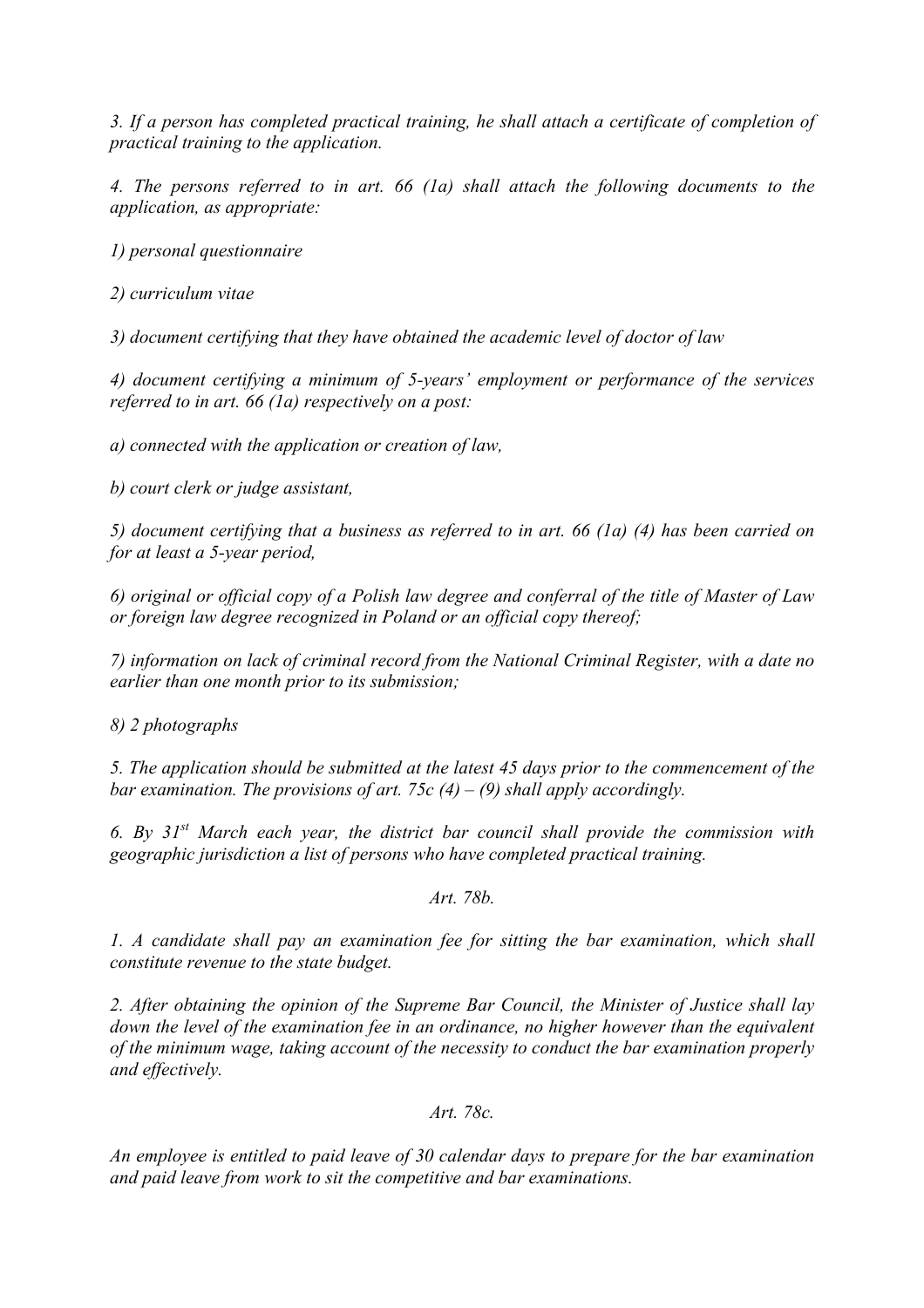## *Art. 78d.*

*1. In the written part of the bar examination, the examinee shall prepare four works from various fields of law. The works shall be in the form of an appropriately drafted statement of case or opinion on the basis of court documents. In this part of the examination a legal problem may be presented for resolution by the examinee on the basis of a case study, an administrative decision or piece of local legislation.* 

*2. During the oral part of the bar examination, the examinee may use legislation, commentaries and case law. The examinee may not have in his possession any devices for transmitting or receiving information.* 

### *Art. 78e.*

*1. The assessment of each work in the written part of the bar examination is assessed on a scale of 0 to 30. The examinee may not receive more than 120 points for the written part. An examinee who receives at least 80 points is deemed to have passed the written part of the bar examination.* 

*2. The assessment of the works prepared by the examinee in the written part of the bar examination shall be made by two independent members of the commission. Each of them shall provide the total number of points in writing together with grounds and shall pass them immediately to the chair of the commission. The number of points that the examinee receives is the average of the scores presented by the commission members for each work.* 

*3. The chair of the commission shall archive the documents containing the scores given by the members of the commission.* 

### *Art. 78f.*

*1. An examinee who has passed the written part of the bar examination shall sit an oral examination. Art. 75h (3) shall apply accordingly.* 

*2. A person taking the oral bar examination shall answer a set of 19 questions selected at random by him.* 

*3. The examinee's answers to the questions are assessed separately by each member of the commission using a scale from 0 to 4 points, the examinee may not receive more than 4 points. The examinee may receive a total of 76 points for the oral part of the bar examination.* 

*4. Members of the commission shall immediately provide the chair of the commission with their written assessments of the answers, as referred to in s.3. Art. 78e (3) shall apply accordingly.* 

*5. The commission shall determine the number of points obtained by each examinee in the oral stage of the bar examination, which shall be the arithmetic average of the number of points granted to the examinee by each of the members of the commission.*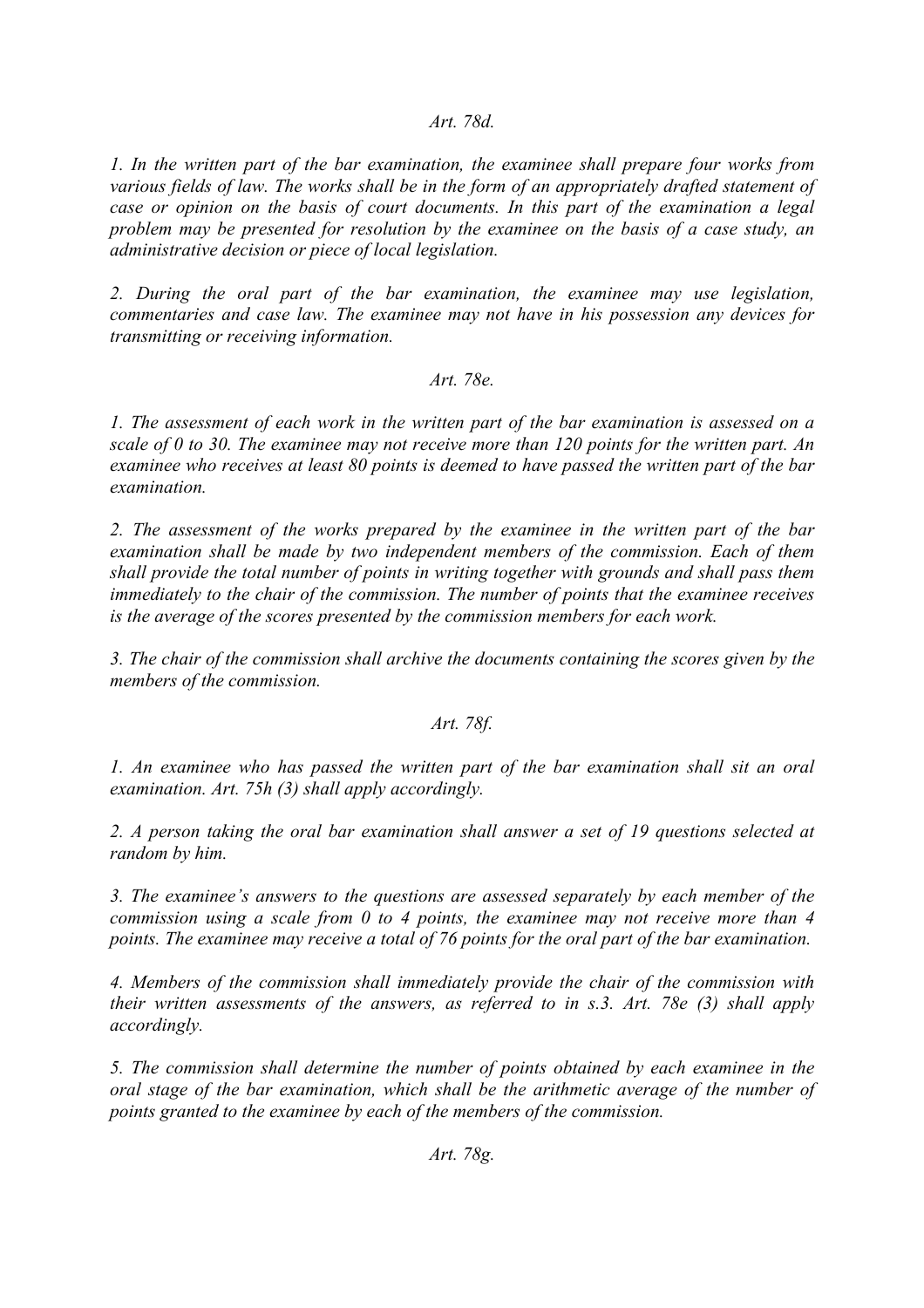*An examinee is deemed to have passed the bar exam if he obtains at least 130 points for the written and oral parts of the examination.* 

#### *Art. 78h.*

*1. Minutes shall be drawn up immediately regarding the course of the bar examination, signed by the commission members participating in the bar examination. Commission members may include comments in the minutes.* 

*2. The chair of the commission shall send the minutes to the Minister of Justice within 7 days after they are drafted.* 

#### *Art. 78i.*

*1. After conducting the bar examination the commission shall determine the result of the examinee by way of a resolution. The commission shall publish the results of the bar examination.* 

*2. An examinee is entitled to appeal against the resolution of the commission concerning the result of his examination to the Minister of Justice.* 

*3. The Minister of Justice shall notify the district bar councils of the results of the bar examination and publish a list of those who passed the examination in the Bulletin.* 

*4. The commission's resolution that the bar examination has been passed shall constitute the basis for issuing a resolution on entry onto the list of advocates.* 

#### *Art. 79.*

*1. The district bar council shall strike a trainee advocate from the list in the following circumstances:* 

*1) the circumstances mentioned in art. 72 (1) and art. 74,]* 

*2) his failure without justification to complete practical training within the period referred to in art. 76 (1)* 

2. The District Bar Council may strike a trainee advocate from the list of trainee advocates during the first two years of his/her training period if it considers the trainee advocate to be unsuitable to practice as an advocate.

*3. Art. 68 (5) – (7) shall apply accordingly to the striking of a trainee advocate from the list of trainees.*

# **CHAPTER VIII**

### **Disciplinary Liability**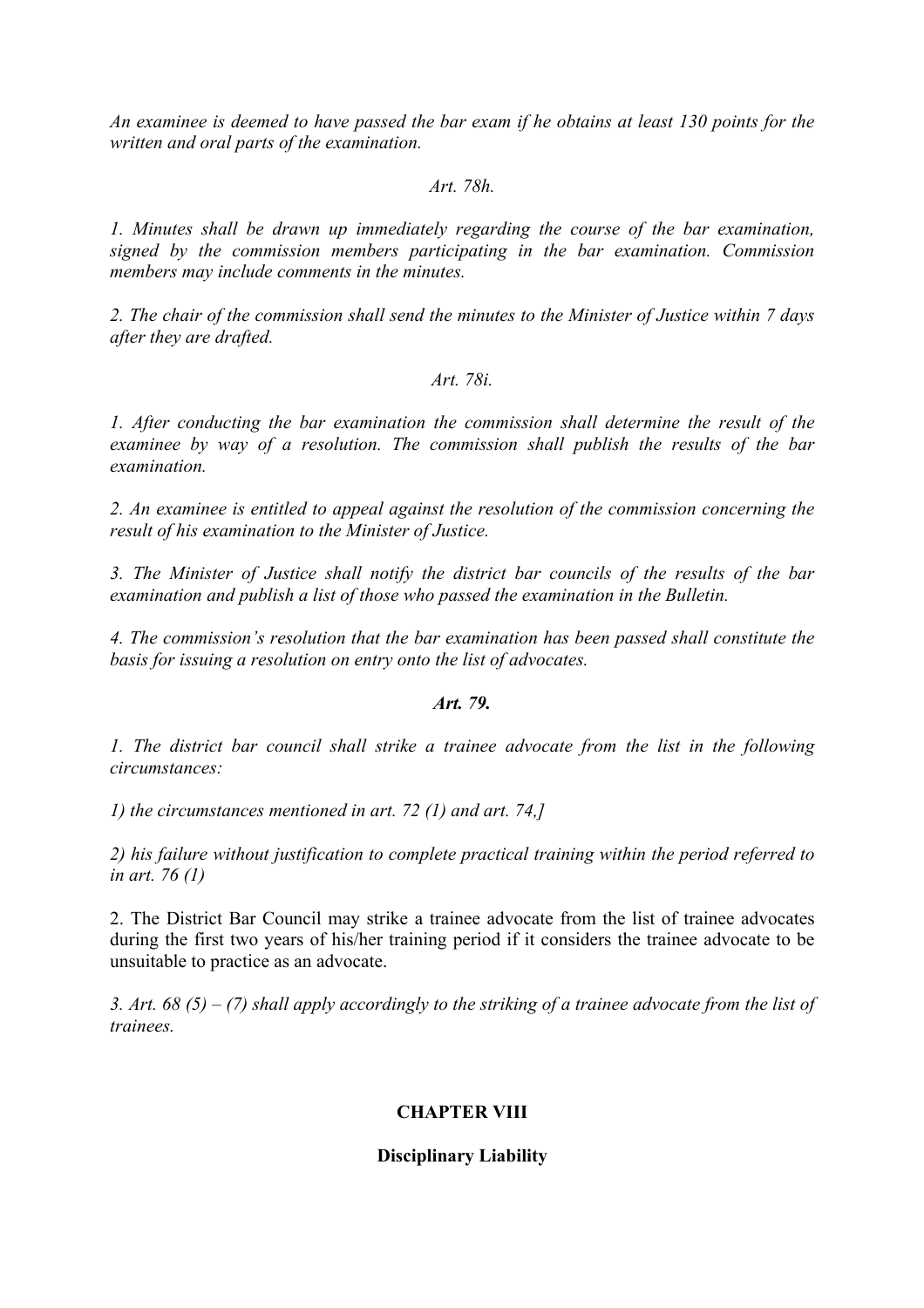## **Art. 80.**

Advocates and trainee advocates are subject to disciplinary liability for their conduct which is contrary to law, professional ethics or dignity or the violation of their professional duties.

## **Art. 81.**

1. Disciplinary penalties are as follows:

1) admonition,

2) reprimand,

3) pecuniary fine,

4) suspension from practicing the profession for a period from three months to five years,

pt.5 sec.1 of **Art.81** deleted.

6) removal from the Bar.

2. Along with a reprimand and a fine it may additionally be ruled that the advocate be banned from acting as a Patron for a period of time from one to five years.

3. When an advocate is suspended from practicing the profession, that advocate shall additionally be prohibited from acting as a Patron for a period from two to ten years.

4. A reprimand and a fine cause the advocate to lose his active voting rights to the Bar's selfgoverning bodies for a period of three years from the date the judgment comes into force.

5. The suspension from practicing the profession carries with it the loss of passive and active voting rights to the advocates' self-governing bodies for a period of six years calculated from the date the judgment comes into force.

# **Art. 82.**

1. A fine is imposed and calculated on the basis of five to fifty basic Local Bar Chamber contributions. The income generated from fines shall be used by the District Bar Council for the Bar's purposes.

2. When an advocate is removed from the Bar, his/her name is deleted from the list of advocates without the right to re-apply for entry.

# **Art. 83.**

1. Fines cannot be imposed on trainee advocates.

2. The provisions governing the suspension from practicing the profession apply respectively to trainee advocates, but the suspension period is not counted towards the advocate's training period.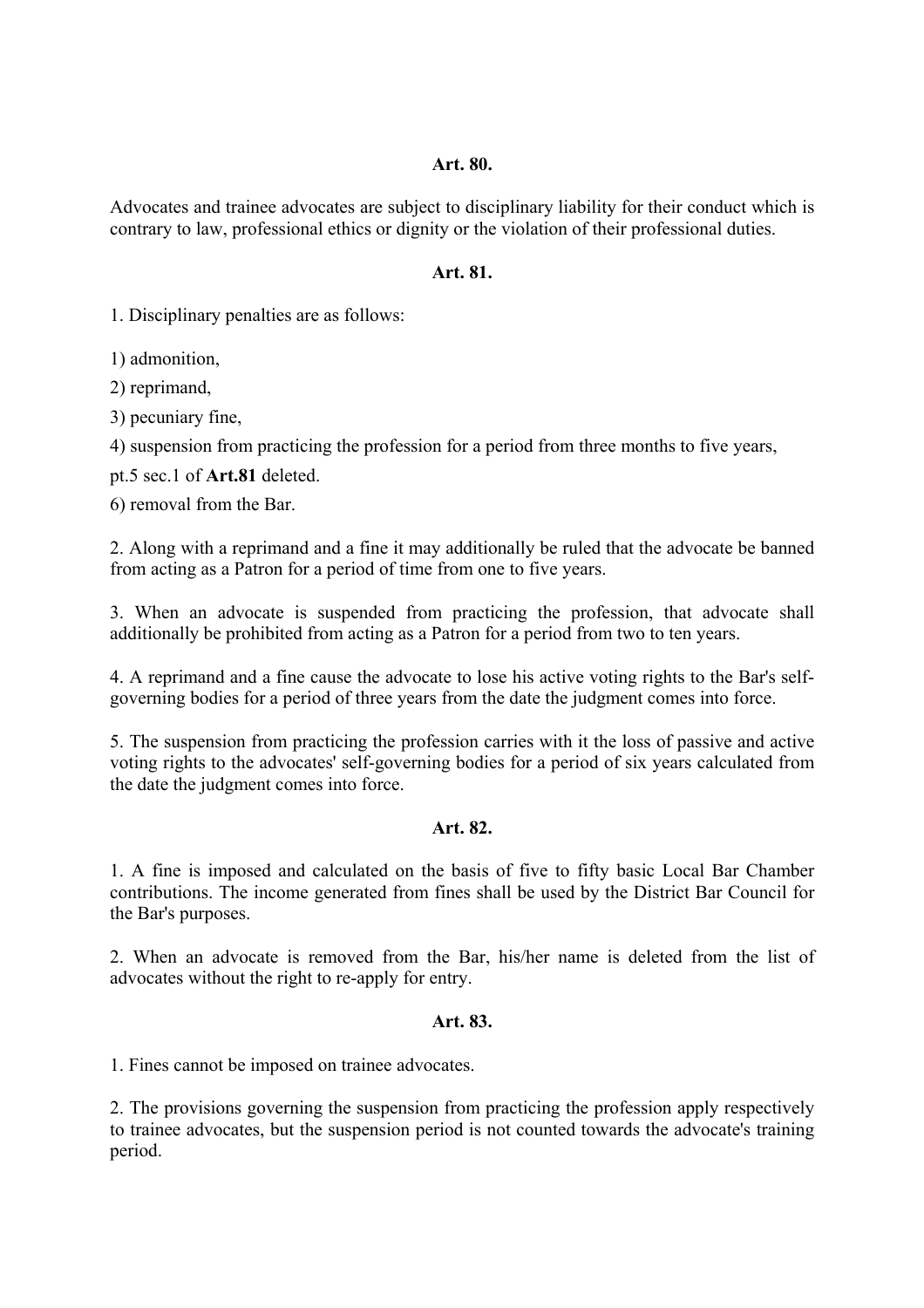### **Art. 84.**

1. Where several disciplinary infringements are punished simultaneously, the Disciplinary Court shall impose penalties for particular infringements, and then an aggregate penalty.

2. When imposing an aggregate penalty, the Court shall apply the following rules:

1) When deciding upon an admonition and a reprimand, the aggregate penalty shall be a reprimand,

2) The penalties of admonition and reprimand cannot be combined with a fine,

3) When fines are imposed, the total fine cannot exceed the sum of these fines and may not be lower than the highest [individual] fine imposed,

4) When suspended from practice, the suspension may not be combined with an admonition, reprimand or fine,

5) Where several infringements are decided upon by different penalties and there is a decision to remove from the Bar, the aggregate penalty of removal from the Bar shall be imposed, and where fines are simultaneously imposed, this penalty shall be imposed in accordance with the principles laid down in point 3 above.

3. The principles described in section 2 apply respectively when a combined decision is made.

## **Art. 85.**

1. The Dean of the District Bar Council may admonish members of the Local Bar Chamber.

2. The admonition mentioned in paragraph 1 above may be appealed against to a disciplinary court which shall examine the case for the second time hearing it as a court of the last and final instance.

### **Art. 86.**

Disciplinary proceedings are carried out independently of penal proceedings in the same case, but may be suspended until the conclusion of the penal proceedings.

### **Art. 87.**

1. Disciplinary proceedings may not be filed and, if already filed, must be discontinued if circumstances arise which, according to the provisions of the Code of Criminal Proceedings, exclude criminal prosecution.

2. If the accused dies before the conclusion of disciplinary proceedings the decision to discontinue becomes void and the proceedings shall continue as normal if so requested by the spouse, direct relative, brother or sister within a period of two months of the death of the accused.

### **Art. 88.**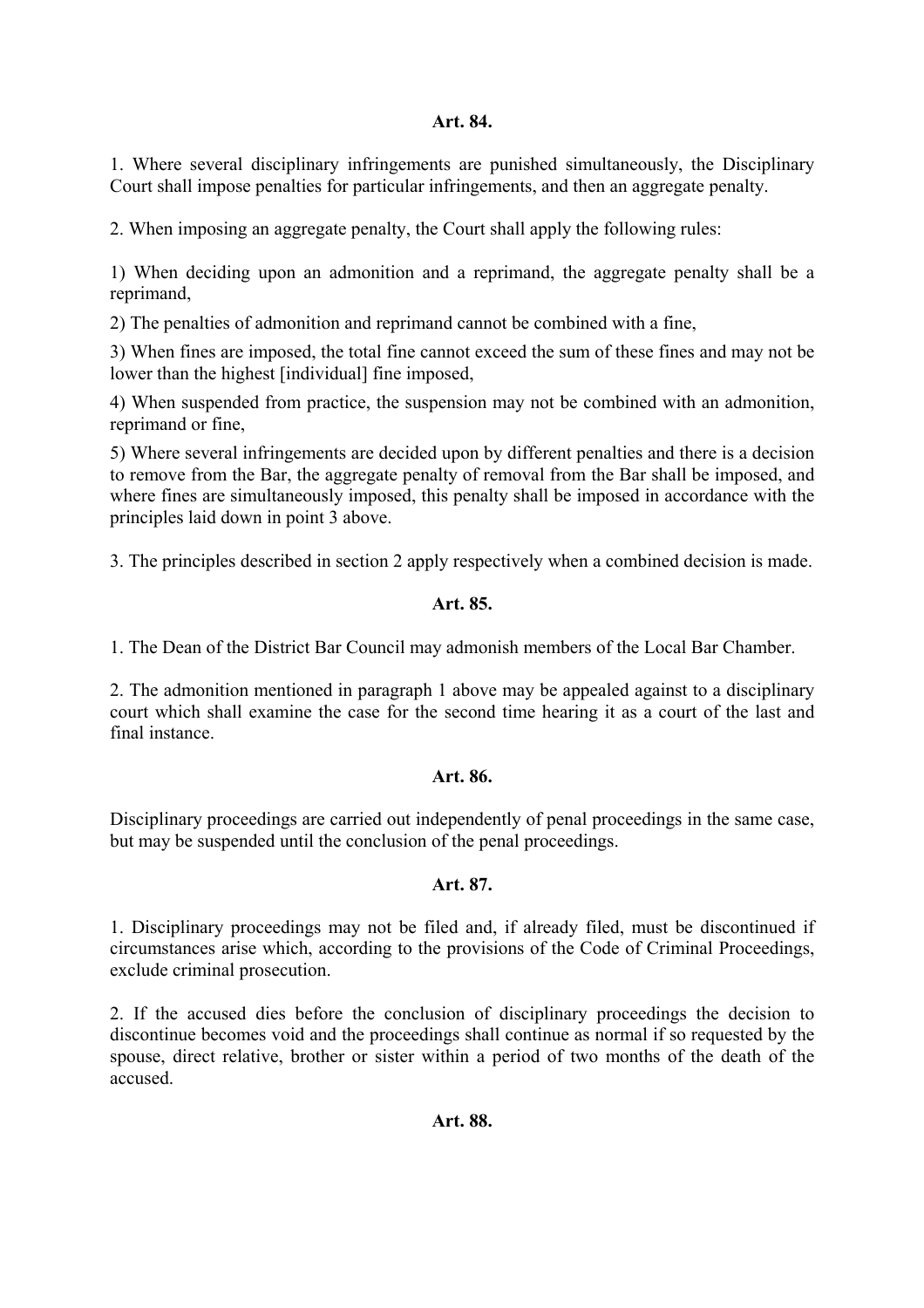1. Disciplinary proceedings may not be filed if three years have elapsed from the moment the infringement was committed and in the circumstances described in art. 8 section 2 this period shall be six months.

2. Nonetheless, if the infringement possesses the symptoms of criminal offence the limitation period for disciplinary proceedings cannot be shorter than that for the criminal action.

3. Every action of the prosecuting authorities breaks the limitation period for the disciplinary action.

4. Disciplinary infringement cannot be penalized if five years have elapsed from the infringement and in the circumstances referred to in art. 8 section 2, this period shall be two years.

## **Art. 89.**

1. The Disciplinary Court is independent in its judgments.

2. The Disciplinary Court examines individually all legal problems and shall pass judgments according to on its own convictions based on its independent view of the evidence, having regard to the circumstances both in favour and against the accused.

## **Art. 90.**

1. The Disciplinary Court shall commence proceedings on the motion of a duly authorized prosecutor.

2. The Minister of Justice may order the commencement of disciplinary proceedings against an advocate or trainee advocate.

3. The Disciplinary Court which instituted proceedings shall forthwith notify the appropriate body in the European Union member state where the advocate provides legal assistance pursuant to the provisions regulating legal assistance in that country provided by European Union advocates, and sends to that body a copy of the motion referred to in sec.1.

Sec.3 of **Art.90** comes into force on the date of admission of Poland to the EU (Journal of Laws 2002 no.126 item 1069).

### **Art. 91.**

1. Disciplinary matters are decided by:

1) The Disciplinary Court of the Local Bar Chamber,

2) The High Disciplinary Court.

2. The Disciplinary Court of the Local Bar Chamber shall consider all cases as a court of first instance, excluding the matters set out in art. 85 section 2.

3. The High Disciplinary Court shall consider: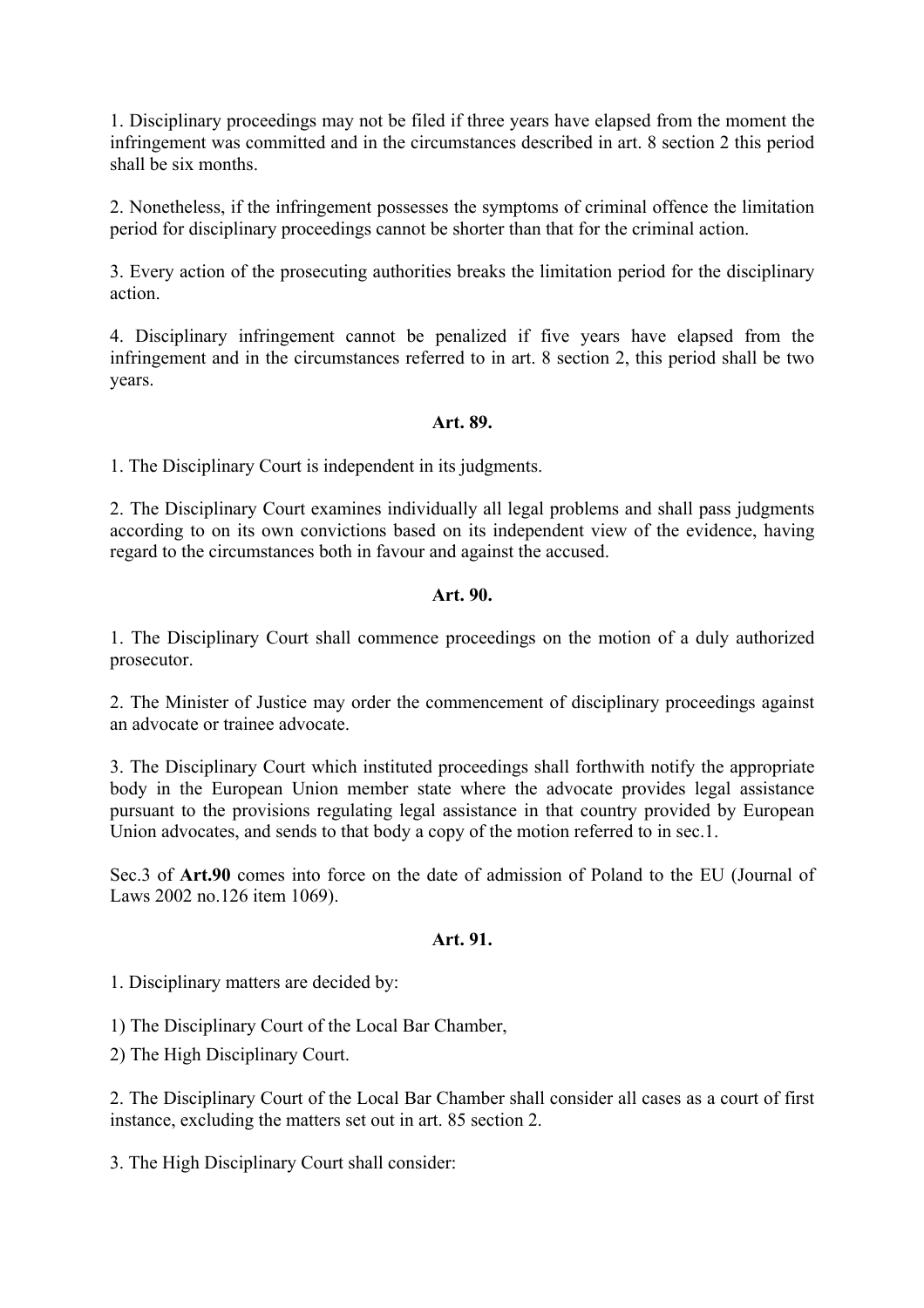1) as a court of second instance all cases considered at first instance by the Disciplinary Court of the Local Bar Chamber,

2) other matters envisaged by the provisions of this Law.

4. A judgment and justification issued by the High Disciplinary Court in the second instance shall be delivered to the parties, the Minister of Justice and the Polish Bar Council.

### **Art. 91a.**

1. The parties, the Minister of Justice, the Ombudsman and the President of the Polish Bar Council may file for cassation to the Supreme Court.

2. The judgment against which the entities mentioned in sec.1 may file for cassation shall not be enforced until cassation is filed for or the time for filing it elapses ineffectually.

### **Art.91b**

Cassation may be filed for in cases of blatant violation of law or evident inappropriateness of the disciplinary penalty.

#### **Art.91c**

Cassation is filed for in the Supreme Court through the High Disciplinary Court within 30 days of delivery of the judgment and justification.

#### **Art.91d**

1. No court fees shall be charged on cassation referred to in Art.91a sec.1.

2. The judgment against which cassation has been filed shall not be enforced until cassation has been heard.

3. The Supreme Court shall hear the cassation at a trial with three judges sitting.

### **Art.91e**

For hearing a cassation as referred to in Art.91a sec.1 the provisions of the Code of Criminal Proceedings on cassation with the exception of Art.526  $\S$  2 and Art.530  $\S$  2 and 3 shall apply respectively.

#### **Art. 92.**

1. The competent court to hear a case is the Disciplinary Court of the Local Bar Chamber of which the accused is a member at the time the disciplinary proceedings are instituted.

2. If the guilt for one infringement lies with two or more accused entered on the list of advocates of different Local Bar Chambers, the appropriate forum to hear the case is the Disciplinary Court of the Local Bar Chamber where the infringement was committed. If it is not possible to determine such a place, the Disciplinary Court which first instituted the proceedings shall hear the case.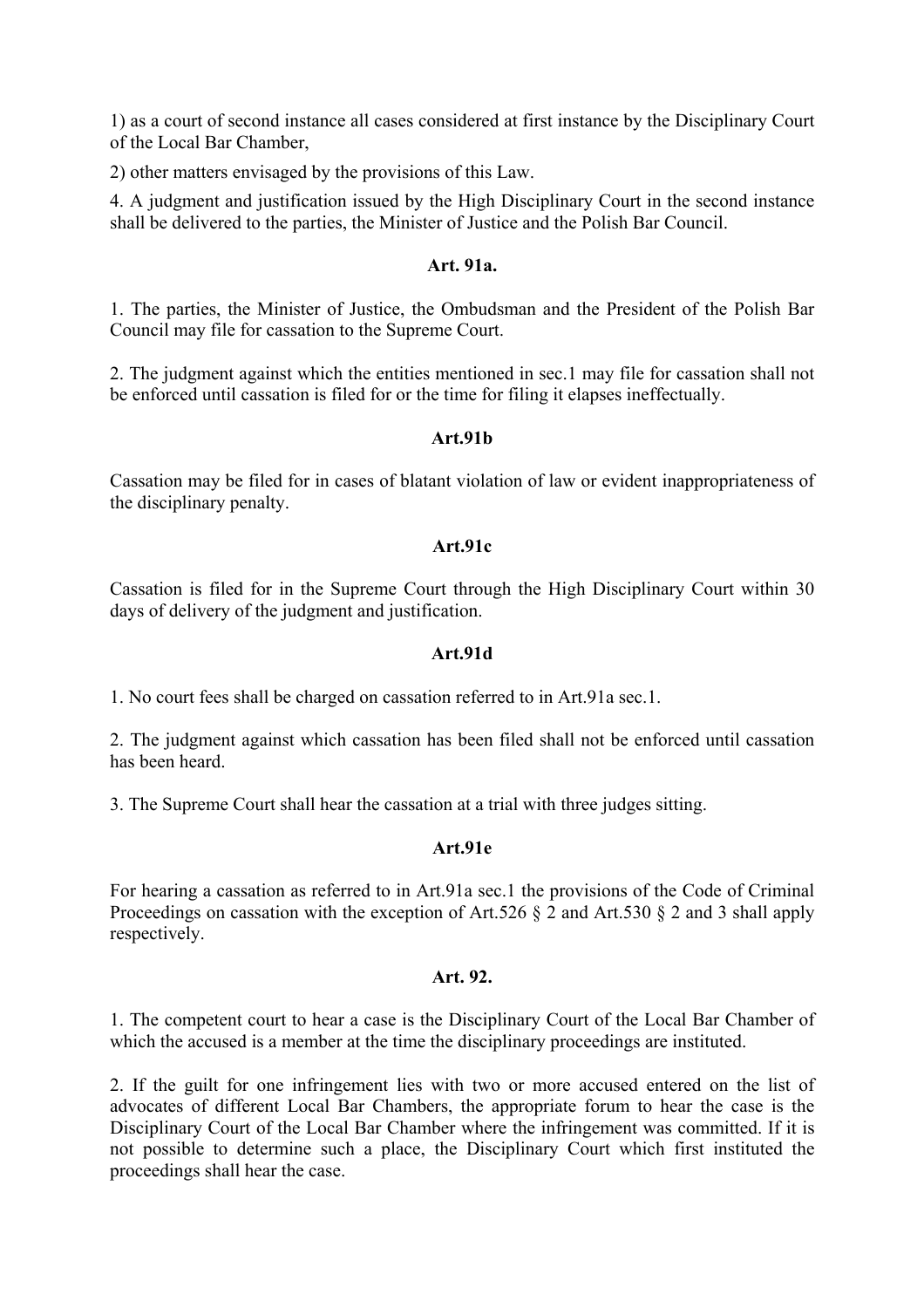3. Disputes as to the correct forum, if it cannot be determined in accordance with section 2 above, shall be resolved by the High Disciplinary Court.

4. Where the appropriate court cannot, due to some difficulties, hear a case or undertake other action, or where the purpose of the action so requires, the High Disciplinary Court shall designate another Disciplinary Court to hear the case.

## **Art. 93.**

1. The parties to disciplinary proceedings are: the prosecutor, the accused and the victim.

2. The prosecutor in the proceedings shall be the disciplinary spokesman.

3. The accused must be an advocate or trainee advocate, against whom the disciplinary proceedings are instituted.

4. The victim is a person whose legal rights were directly violated by the conduct of the advocate or trainee advocate as defined in art. 80.

## **Art. 94.**

The accused has the right to appoint defence counsel.

### **Art. 95.**

1. The Disciplinary Court shall judge at the hearing or a special session.

2. The decisions of the Disciplinary Court are passed in the form of judgments or decisions. A judgment may only be passed during the hearing, unless special provisions state otherwise.

### **Art. 95a.**

Trial before the Disciplinary Court is open for members of the Bar and representatives of the Minister of Justice, unless the circumstances indicated in the Code of Criminal Proceedings state that the proceedings are to be held *in camera*.

### **Art. 95b.**

The Minister of Justice and persons authorized by him have the right at any time to inspect the court files and demand information on the state of the disciplinary proceedings as well as the right to demand the valid disciplinary judgments together with the case file documentation.

### **Art. 95c.**

Disciplinary proceedings encompass:

1) investigation,

2) proceedings before the Disciplinary Court,

3) enforcement proceedings.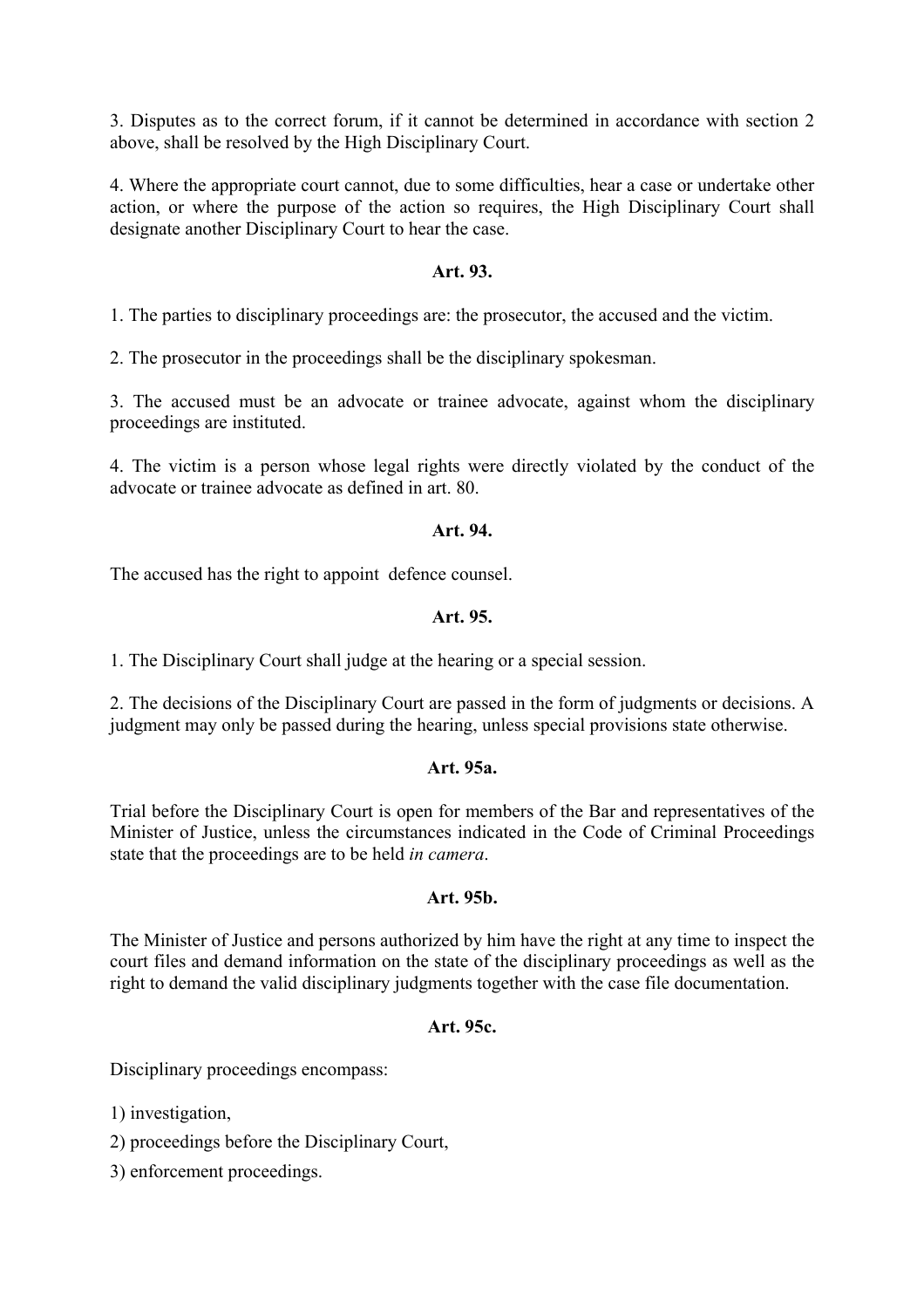#### **Art. 95d.**

The Disciplinary Court or disciplinary spokesman may discontinue disciplinary proceedings in less serious cases.

#### **Art. 95e**.

1. The [Disciplinary] Court can summons and examine witnesses and experts in observance of the provisions of the Code of Criminal Proceedings.

2. The penalty for unjustified non-attendance at a hearing, for the refusal to testify or take oath shall be imposed against a witness or expert upon the motion of the Disciplinary Court or disciplinary spokesman by the District Court where the witness or expert lives. Neither the witness nor the expert shall be subject to a penalty if they were not forewarned of the consequences of not attending or refusing to give evidence or take oath.

3. The forcible summons of a witness shall be ordered by the appropriate District Court at the request of the Disciplinary Court or the disciplinary spokesman.

#### **Art. 95f.**

The parties are entitled to lodge an appeal against judgments and decisions concluding the proceedings in the first instance and in circumstances set out in this Law within 14 days of delivery of a certified copy of the judgment or decision, together with a justification and instructions regarding the timing and manner of lodging an appeal.

### **Art. 95g.**

The withdrawal of an appeal before the commencement of the appeal hearing is binding upon the High Disciplinary Court.

### **Art. 95h.**

1. The High Disciplinary Court shall consider the case within the framework of an appeal; however, it shall take into consideration of an individual's substantive rights as well as blatant violations of the rules of procedure.

2. The decision can be changed in favour of the accused or can be repealed regardless of the appeal process if the decision is glaringly unjust.

## **Art. 95i.**

The High Disciplinary Court may only pass a judgment against an accused where an appeal against him/her has been lodged.

#### **Art. 95j.**

1. An advocate or trainee advocate against whom disciplinary or criminal proceeding are pending may be temporarily suspended from practice by the Disciplinary Court in particularly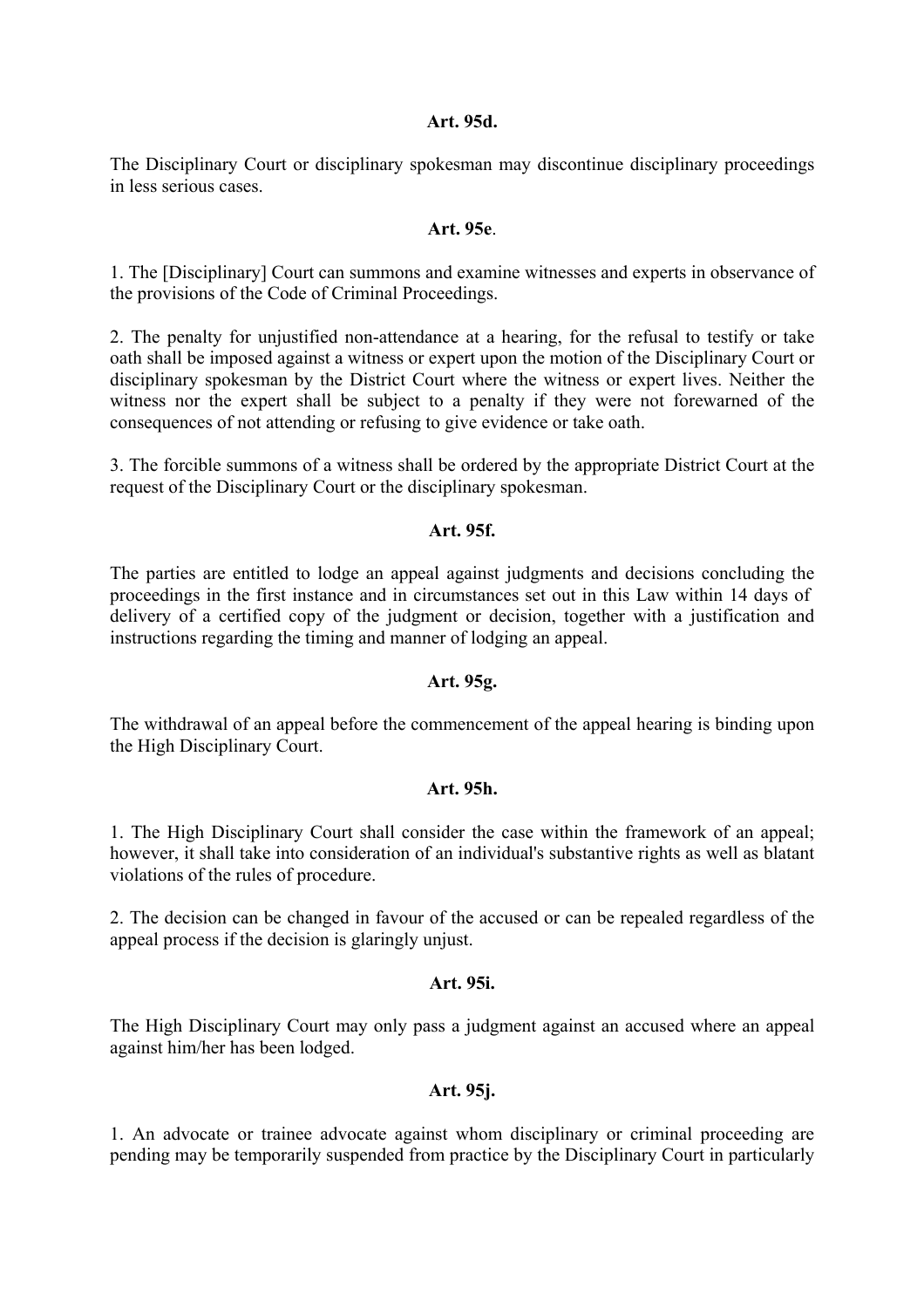justified circumstances. The decision to suspend is either made by the court of its own accord or at the request of the parties.

2. The decision of a Disciplinary Court to temporarily suspend an advocate is immediately enforceable. If the period of temporary suspension lasts more than three months, the High Disciplinary Court shall investigate the justification for the suspension of its own accord..

## **Art. 95k. -** deleted

## **Art. 95l.**

1. The costs of the disciplinary proceedings comprise all the expenses related to these proceedings.

2. The costs of proceedings are borne by the accused if found guilty, otherwise the costs are borne by the Local Bar Chamber.

## **Art. 95ł.**

1. The notice of disciplinary punishment is automatically removed from the record:

1) three years after the disciplinary judgment admonishing, reprimanding or fining the advocate became final,

2) five years after the suspension from practice has been concluded, where the advocate or trainee advocate has not [during that period] been indicted or has not become liable for disciplinary proceedings.

2. The punishment consisting in dismissal from the Bar is not removed from the record.

### **Art. 95m.**

The Minister of Justice, after obtaining an opinion from the Polish Bar Council, shall by ordinance, issue detailed regulations regarding disciplinary proceedings.

# **CHAPTER IX**

## **Amendments to Existing Provisions; Transitory and Final Provisions**

### **Art. 97.**

1. Advocates and trainee advocates entered on the list of advocates on the day of this Law comes into force are advocates and trainee advocates within the meaning of the Law on the Advocate's Profession.

2. Trainee advocate entered on the list of trainee advocates before this Law comes into force shall complete a two year training period.

# **Art. 98**. (deleted)